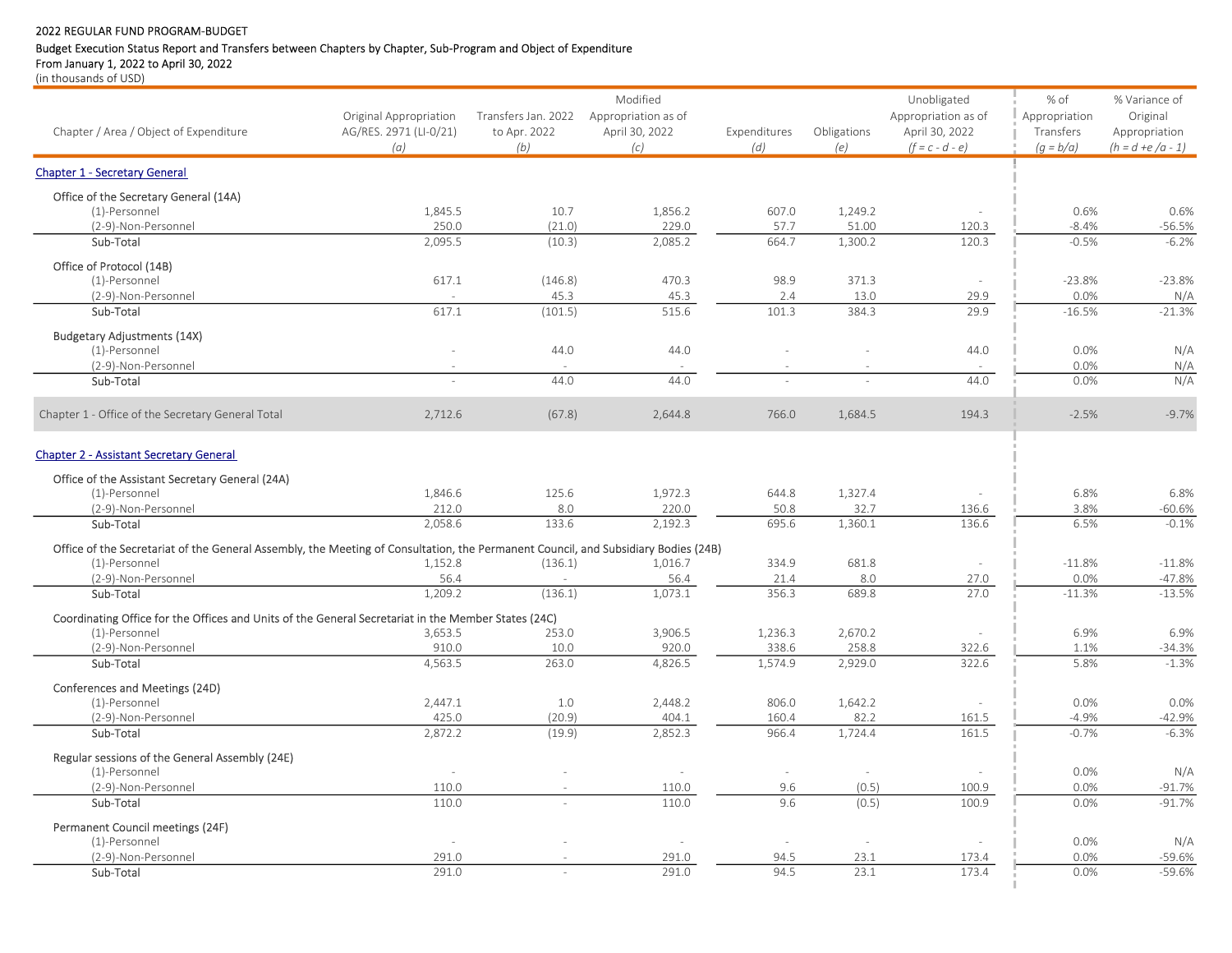# Budget Execution Status Report and Transfers between Chapters by Chapter, Sub-Program and Object of Expenditure

From January 1, 2022 to April 30, 2022

|                                                             |                          |                     | Modified                 |                          |                          | Unobligated              | % of          | % Variance of       |
|-------------------------------------------------------------|--------------------------|---------------------|--------------------------|--------------------------|--------------------------|--------------------------|---------------|---------------------|
|                                                             | Original Appropriation   | Transfers Jan. 2022 | Appropriation as of      |                          |                          | Appropriation as of      | Appropriation | Original            |
| Chapter / Area / Object of Expenditure                      | AG/RES. 2971 (LI-0/21)   | to Apr. 2022        | April 30, 2022           | Expenditures             | Obligations              | April 30, 2022           | Transfers     | Appropriation       |
|                                                             | (a)                      | (b)                 | (c)                      | (d)                      | (e)                      | $(f = c - d - e)$        | $(q = b/a)$   | $(h = d + e/a - 1)$ |
| Preparatory Committee meetings (24G)                        |                          |                     |                          |                          |                          |                          |               |                     |
| (1)-Personnel                                               | ÷.                       | ÷                   |                          |                          |                          |                          | 0.0%          | N/A                 |
| (2-9)-Non-Personnel                                         | 33.3                     | (3.3)               | 30.0                     | 0.5                      |                          | 29.5                     | $-9.9%$       | $-98.5%$            |
| Sub-Total                                                   | 33.3                     | (3.3)               | 30.0                     | 0.5                      |                          | 29.5                     | $-9.9%$       | $-98.5%$            |
| General Committee meetings (24H)                            |                          |                     |                          |                          |                          |                          |               |                     |
| (1)-Personnel                                               | $\sim$                   |                     | $\sim$                   |                          |                          | $\sim$                   | 0.0%          | N/A                 |
| (2-9)-Non-Personnel                                         | 20.0                     |                     | 20.0                     |                          |                          | 20.0                     | 0.0%          | $-100.0%$           |
| Sub-Total                                                   | 20.0                     | ÷                   | 20.0                     |                          |                          | 20.0                     | 0.0%          | $-100.0\%$          |
| CAJP meetings (24I)                                         |                          |                     |                          |                          |                          |                          |               |                     |
| (1)-Personnel                                               | $\overline{\phantom{a}}$ | $\sim$              | $\overline{\phantom{a}}$ | $\overline{\phantom{a}}$ | $\overline{\phantom{a}}$ | $\overline{\phantom{a}}$ | 0.0%          | N/A                 |
| (2-9)-Non-Personnel                                         | 100.0                    | 5.0                 | 105.0                    | 12.1                     | 4.2                      | 88.6                     | 5.0%          | $-83.6%$            |
| Sub-Total                                                   | 100.0                    | 5.0                 | 105.0                    | 12.1                     | 4.2                      | 88.6                     | 5.0%          | $-83.6%$            |
| CSH meetings (24J)                                          |                          |                     |                          |                          |                          |                          |               |                     |
| (1)-Personnel                                               | $\sim$                   | $\sim$              | $\overline{\phantom{a}}$ | $\overline{\phantom{a}}$ |                          | $\overline{\phantom{a}}$ | 0.0%          | N/A                 |
| (2-9)-Non-Personnel                                         | 100.0                    | 5.0                 | 105.0                    | 20.0                     | 3.2                      | 81.8                     | 5.0%          | $-76.8%$            |
| Sub-Total                                                   | 100.0                    | 5.0                 | 105.0                    | 20.0                     | 3.2                      | 81.8                     | 5.0%          | $-76.8%$            |
| CAAP meetings (24K)                                         |                          |                     |                          |                          |                          |                          |               |                     |
| (1)-Personnel                                               | $\sim$                   | ä,                  |                          |                          |                          |                          | 0.0%          | N/A                 |
| (2-9)-Non-Personnel                                         | 99.8                     | (6.8)               | 93.0                     | 14.8                     | 5.0                      | 73.3                     | $-6.8%$       | $-80.2%$            |
| Sub-Total                                                   | 99.8                     | (6.8)               | 93.0                     | 14.8                     | 5.0                      | 73.3                     | $-6.8%$       | $-80.2%$            |
| CISC meetings (24M)                                         |                          |                     |                          |                          |                          |                          |               |                     |
| (1)-Personnel                                               | $\sim$                   | $\sim$              | $\sim$                   |                          |                          | $\sim$                   | 0.0%          | N/A                 |
| (2-9)-Non-Personnel                                         | 25.0                     | 3.0                 | 28.0                     |                          |                          | 28.0                     | 12.0%         | $-100.0%$           |
| Sub-Total                                                   | 25.0                     | 3.0                 | 28.0                     |                          |                          | 28.0                     | 12.0%         | $-100.0\%$          |
| CIDI meetings (24N)                                         |                          |                     |                          |                          |                          |                          |               |                     |
| (1)-Personnel                                               | $\sim$                   |                     | $\sim$                   |                          |                          |                          | 0.0%          | N/A                 |
| (2-9)-Non-Personnel                                         | 90.0                     |                     | 90.0                     | 32.9                     | 9.9                      | 47.2                     | 0.0%          | $-52.4%$            |
| Sub-Total                                                   | 90.0                     |                     | 90.0                     | 32.9                     | 9.9                      | 47.2                     | 0.0%          | $-52.4%$            |
| <b>Budgetary Adjustments (24X)</b>                          |                          |                     |                          |                          |                          |                          |               |                     |
| (1)-Personnel                                               |                          |                     |                          |                          |                          |                          | 0.0%          | N/A                 |
| (2-9)-Non-Personnel                                         |                          |                     |                          |                          |                          |                          | 0.0%          | N/A                 |
| Sub-Total                                                   | $\sim$                   | $\sim$              |                          | $\sim$                   | $\sim$                   |                          | 0.0%          | N/A                 |
| Chapter 2 - Office of the Assistant Secretary General Total | 11,572.6                 | 243.5               | 11,816.2                 | 3,777.6                  | 6,748.3                  | 1,290.3                  | 2.1%          | $-9.0%$             |
|                                                             |                          |                     |                          |                          |                          |                          |               |                     |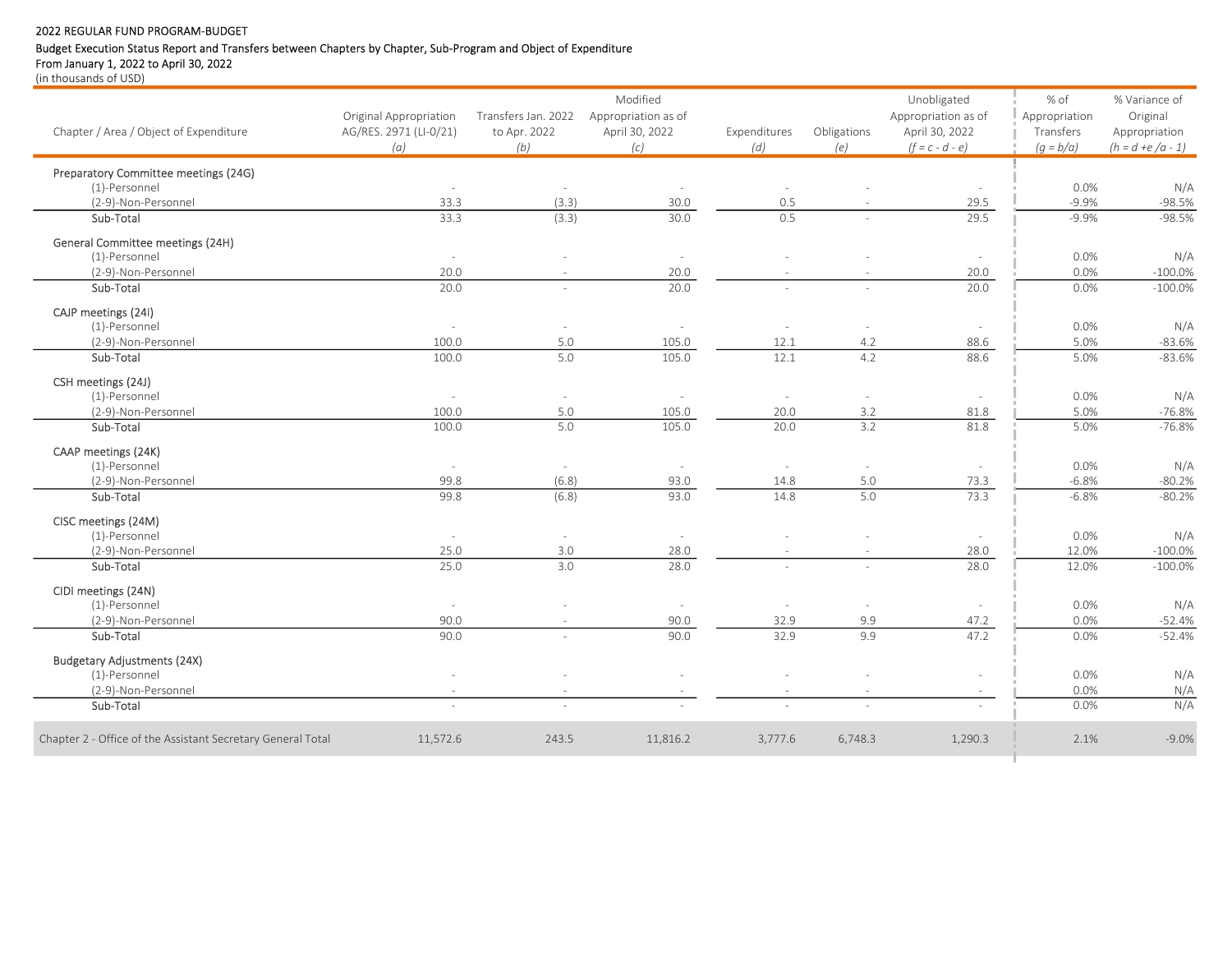# Budget Execution Status Report and Transfers between Chapters by Chapter, Sub-Program and Object of Expenditure

From January 1, 2022 to April 30, 2022

|                                                                                      |                        |                     | Modified            |              |               | Unobligated         | % of          | % Variance of       |
|--------------------------------------------------------------------------------------|------------------------|---------------------|---------------------|--------------|---------------|---------------------|---------------|---------------------|
|                                                                                      | Original Appropriation | Transfers Jan. 2022 | Appropriation as of |              |               | Appropriation as of | Appropriation | Original            |
| Chapter / Area / Object of Expenditure                                               | AG/RES. 2971 (LI-0/21) | to Apr. 2022        | April 30, 2022      | Expenditures | Obligations   | April 30, 2022      | Transfers     | Appropriation       |
|                                                                                      | (a)                    | (b)                 | (c)                 | (d)          | (e)           | $(f = c - d - e)$   | $(q = b/a)$   | $(h = d + e/a - 1)$ |
| <b>Chapter 3 - Principal and Specialized Organs</b>                                  |                        |                     |                     |              |               |                     |               |                     |
| Secretariat of the Inter-American Court of Human Rights (34A)                        |                        |                     |                     |              |               |                     |               |                     |
| (1)-Personnel                                                                        |                        |                     |                     |              |               |                     | 0.0%          | N/A                 |
| (2-9)-Non-Personnel                                                                  | 5,024.0                |                     | 5,024.0             | 2,386.4      | 2,386.4       | 251.2               | 0.0%          | $-5.0%$             |
| Sub-Total                                                                            | 5,024.0                |                     | 5,024.0             | 2,386.4      | 2,386.4       | 251.2               | 0.0%          | $-5.0%$             |
| Executive Secretariat of the Inter-American Commission on Human Rights (IACHR) (34B) |                        |                     |                     |              |               |                     |               |                     |
| (1)-Personnel                                                                        | 7,177.0                | (346.1)             | 6,830.9             | 2,077.9      | 4,608.9       | 144.1               | $-4.8%$       | $-6.8%$             |
| (2-9)-Non-Personnel                                                                  | 3.079.8                | 38.4                | 3,118.2             | 609.1        | 679.5         | 1,829.6             | 1.2%          | $-58.2%$            |
| Sub-Total                                                                            | 10.256.8               | (307.7)             | 9.949.1             | 2.687.0      | 5,288.4       | 1.973.7             | $-3.0%$       | $-22.2%$            |
| Secretariat of the Inter-American Commission of Women (CIM) (34C)                    |                        |                     |                     |              |               |                     |               |                     |
| (1)-Personnel                                                                        | 1,426.6                | 3.2                 | 1,429.9             | 470.6        | 959.2         | $\sim$              | 0.2%          | 0.2%                |
| (2-9)-Non-Personnel                                                                  | 195.0                  |                     | 195.0               | 63.5         | 39.4<br>998.6 | 92.1                | 0.0%          | $-47.2%$            |
| Sub-Total                                                                            | 1.621.6                | 3.2                 | 1,624.9             | 534.1        |               | 92.1                | 0.2%          | $-5.5%$             |
| Office of the Director General of the Inter-American Children's Institute (34D)      |                        |                     |                     |              |               |                     |               |                     |
| (1)-Personnel                                                                        | 512.0                  | (29.1)              | 482.9               | 152.6        | 313.6         | 16.7                | $-5.7%$       | $-9.0%$             |
| (2-9)-Non-Personnel                                                                  | 459.4                  |                     | 459.4               | 41.7         | 83.5          | 334.2               | 0.0%          | $-72.8%$            |
| Sub-Total                                                                            | 971.4                  | (29.1)              | 942.3               | 194.2        | 397.1         | 351.0               | $-3.0%$       | $-39.1%$            |
| Inter-American Juridical Committee (CJI) (34E)                                       |                        |                     |                     |              |               |                     |               |                     |
| (1)-Personnel                                                                        | 45.8                   | (11.5)              | 34.4                | ÷            | 34.4          |                     | $-25.0%$      | $-25.0%$            |
| (2-9)-Non-Personnel                                                                  | 359.2                  |                     | 359.2               | 87.3         | 29.4          | 242.5               | 0.0%          | $-67.5%$            |
| Sub-Total                                                                            | 405.0                  | (11.5)              | 393.6               | 87.3         | 63.7          | 242.5               | $-2.8%$       | $-62.7%$            |
| Secretariat of the Inter-American Telecommunication Commission (CITEL) (34F)         |                        |                     |                     |              |               |                     |               |                     |
| (1)-Personnel                                                                        | 457.1                  | 23.2                | 480.3               | 156.2        | 324.1         | ÷.                  | 5.1%          | 5.1%                |
| (2-9)-Non-Personnel                                                                  | 140.2                  |                     | 140.2               | 27.9         | 31.9          | 80.4                | 0.0%          | $-57.4%$            |
| Sub-Total                                                                            | 597.3                  | 23.2                | 620.5               | 184.2        | 355.9         | 80.4                | 3.9%          | $-9.6%$             |
| Meetings of the CITEL Assembly (34G)                                                 |                        |                     |                     |              |               |                     |               |                     |
| (1)-Personnel                                                                        |                        |                     |                     |              |               |                     | 0.0%          | N/A                 |
| (2-9)-Non-Personnel                                                                  | 81.6                   |                     | 81.6                | 21.6         | 1.6           | 58.4                | 0.0%          | $-71.5%$            |
| Sub-Total                                                                            | 81.6                   |                     | 81.6                | 21.6         | 1.6           | 58.4                | 0.0%          | $-71.5%$            |
| Inter-American Defense Board (IADB) (34H)                                            |                        |                     |                     |              |               |                     |               |                     |
| (1)-Personnel                                                                        | $\overline{a}$         |                     | ÷.                  | ÷            | ÷.            | $\overline{a}$      | 0.0%          | N/A                 |
| (2-9)-Non-Personnel                                                                  | 745.4                  |                     | 745.4               | 354.1        | 354.1         | 37.3                | 0.0%          | $-5.0%$             |
| Sub-Total                                                                            | 745.4                  |                     | 745.4               | 354.1        | 354.1         | 37.3                | 0.0%          | $-5.0%$             |
| Pan American Development Foundation (34I)                                            |                        |                     |                     |              |               |                     |               |                     |
| (1)-Personnel                                                                        | $\sim$                 |                     | $\sim$              | $\sim$       | $\sim$        |                     | 0.0%          | N/A                 |
| (2-9)-Non-Personnel                                                                  | 66.1                   |                     | 66.1                | 31.4         | 31.4          | 3.3                 | 0.0%          | $-5.0%$             |
| Sub-Total                                                                            | 66.1                   |                     | 66.1                | 31.4         | 31.4          | 3.3                 | 0.0%          | $-5.0%$             |
| Trust for the Americas (34J)                                                         |                        |                     |                     |              |               |                     |               |                     |
| (1)-Personnel                                                                        | 228.6                  | 2.9                 | 231.5               | 76.7         | 154.8         |                     | 1.3%          | 1.3%                |
| (2-9)-Non-Personnel                                                                  |                        |                     |                     |              |               |                     | 0.0%          | N/A                 |
| Sub-Total                                                                            | 228.6                  | 2.9                 | 231.5               | 76.7         | 154.8         |                     | 1.3%          | 1.3%                |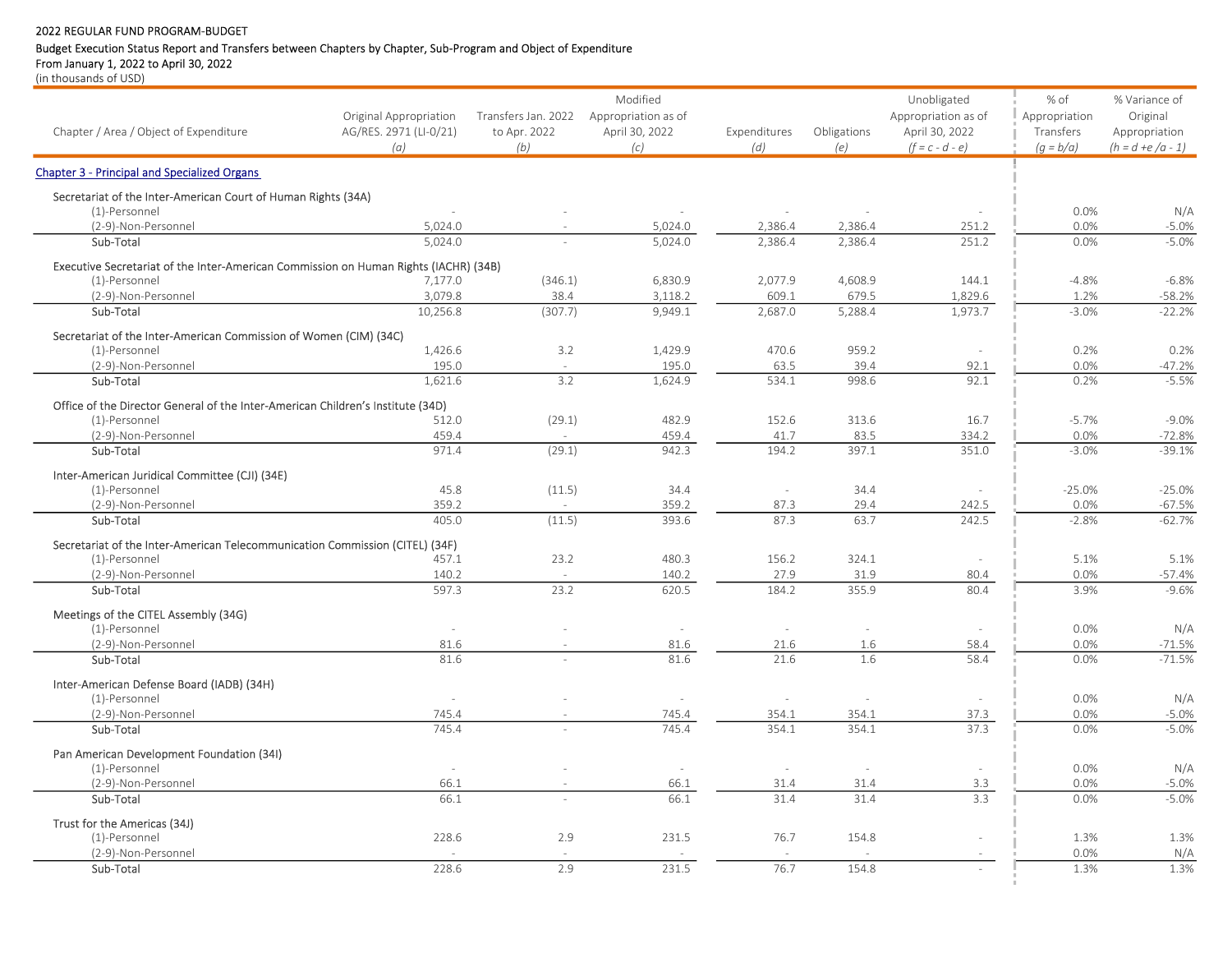# Budget Execution Status Report and Transfers between Chapters by Chapter, Sub-Program and Object of Expenditure

From January 1, 2022 to April 30, 2022

| Chapter / Area / Object of Expenditure                                                   | Original Appropriation<br>AG/RES. 2971 (LI-0/21)<br>(a) | Transfers Jan. 2022<br>to Apr. 2022<br>(b)           | Modified<br>Appropriation as of<br>April 30, 2022<br>(C) | Expenditures<br>(d)              | Obligations<br>(e)               | Unobligated<br>Appropriation as of<br>April 30, 2022<br>$(f = c - d - e)$ | % of<br>Appropriation<br>Transfers<br>$(g = b/a)$ | % Variance of<br>Original<br>Appropriation<br>$(h = d + e/a - 1)$ |
|------------------------------------------------------------------------------------------|---------------------------------------------------------|------------------------------------------------------|----------------------------------------------------------|----------------------------------|----------------------------------|---------------------------------------------------------------------------|---------------------------------------------------|-------------------------------------------------------------------|
| IADB - Maintenance of the Casa del Soldado (34K)<br>(1)-Personnel<br>(2-9)-Non-Personnel | 171.0                                                   | $\overline{\phantom{a}}$<br>$\overline{\phantom{a}}$ | $\overline{\phantom{0}}$<br>171.0                        | $\overline{\phantom{0}}$<br>81.2 | $\overline{\phantom{0}}$<br>81.2 | 8.6                                                                       | 0.0%<br>0.0%                                      | N/A<br>$-5.0%$                                                    |
| Sub-Total                                                                                | 171.0                                                   |                                                      | 171.0                                                    | 81.2                             | 81.2                             | 8.6                                                                       | 0.0%                                              | $-5.0%$                                                           |
| <b>Budgetary Adjustments (34X)</b><br>(1)-Personnel<br>(2-9)-Non-Personnel               |                                                         | 319.0<br>$\sim$                                      | 319.0                                                    |                                  | $\sim$                           | 319.0                                                                     | 0.0%<br>0.0%                                      | N/A<br>N/A                                                        |
| Sub-Total                                                                                |                                                         | 319.0                                                | 319.0                                                    |                                  |                                  | 319.0                                                                     | 0.0%                                              | N/A                                                               |
| Chapter 3 - Principal and Specialized Organs Total                                       | 20,168.8                                                | (0.0)                                                | 20,168.8                                                 | 6,638.2                          | 10,113.3                         | 3,417.4                                                                   | 0.0%                                              | $-16.9%$                                                          |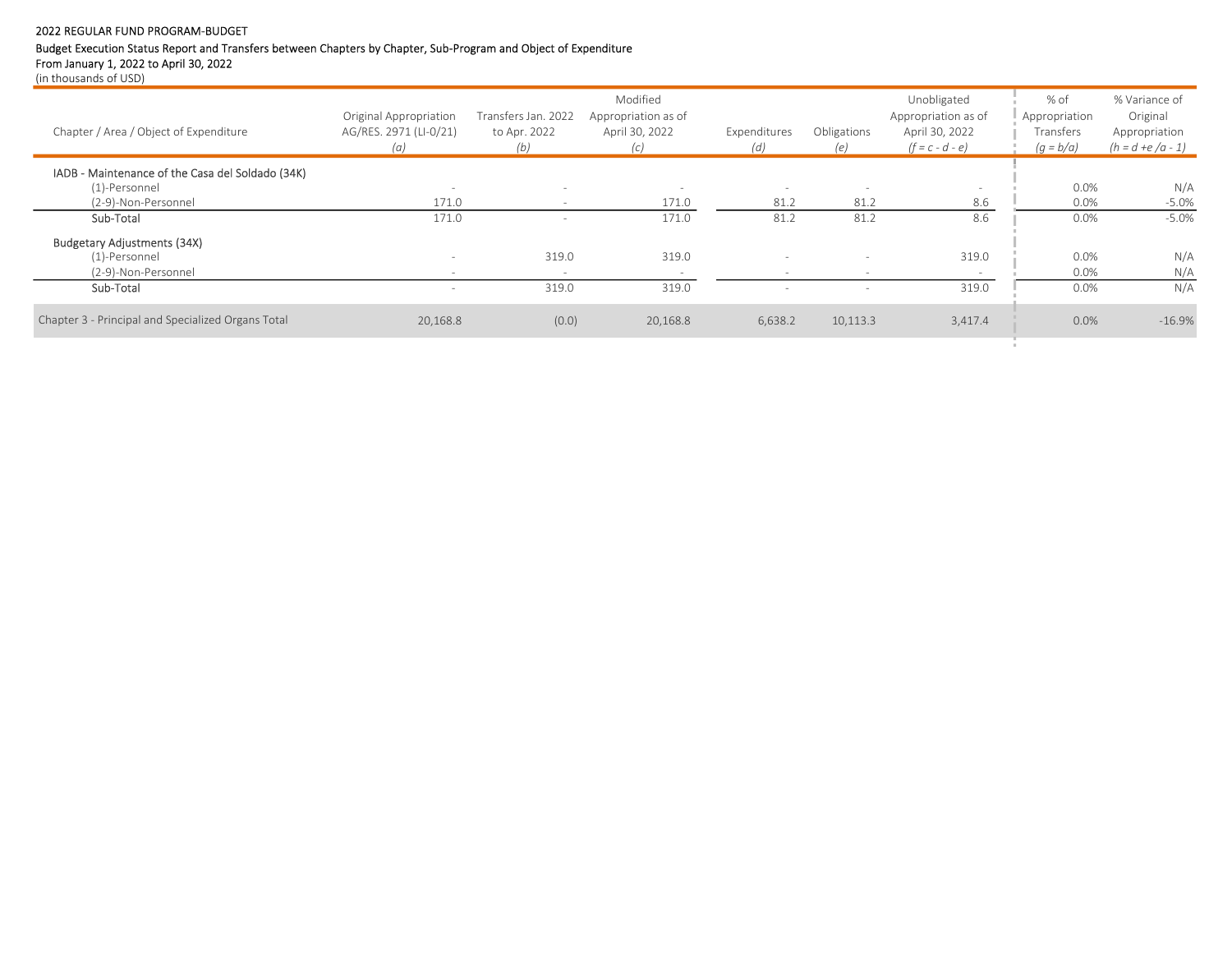# Budget Execution Status Report and Transfers between Chapters by Chapter, Sub-Program and Object of Expenditure

From January 1, 2022 to April 30, 2022 (in thousands of USD)

| Chapter / Area / Object of Expenditure                                                          | Original Appropriation<br>AG/RES. 2971 (LI-0/21)<br>(a) | Transfers Jan. 2022<br>to Apr. 2022<br>(b) | Modified<br>Appropriation as of<br>April 30, 2022<br>(c) | Expenditures<br>(d)      | Obligations<br>(e) | Unobligated<br>Appropriation as of<br>April 30, 2022<br>$(f = c - d - e)$ | % of<br>Appropriation<br>Transfers<br>$(g = b/a)$ | % Variance of<br>Original<br>Appropriation<br>$(h = d + e/a - 1)$ |
|-------------------------------------------------------------------------------------------------|---------------------------------------------------------|--------------------------------------------|----------------------------------------------------------|--------------------------|--------------------|---------------------------------------------------------------------------|---------------------------------------------------|-------------------------------------------------------------------|
| Chapter 4 - Strategic Counsel for Org Dev & Man for Results                                     |                                                         |                                            |                                                          |                          |                    |                                                                           |                                                   |                                                                   |
| Office of the Strategic Counsel for Organizational Development and Management for Results (44A) |                                                         |                                            |                                                          |                          |                    |                                                                           |                                                   |                                                                   |
| (1)-Personnel                                                                                   | 464.1                                                   | 7.3                                        | 471.4                                                    | 155.8                    | 315.6              |                                                                           | 1.6%                                              | 1.6%                                                              |
| (2-9)-Non-Personnel                                                                             | 10.0                                                    |                                            | 10.0                                                     | 4.3                      | 0.4                | 5.3                                                                       | 0.0%                                              | $-53.3%$                                                          |
| Sub-Total                                                                                       | 474.1                                                   | 7.3                                        | 481.4                                                    | 160.1                    | 316.0              | 5.3                                                                       | 1.5%                                              | 0.4%                                                              |
| Department of Press and Communication (44C)                                                     |                                                         |                                            |                                                          |                          |                    |                                                                           |                                                   |                                                                   |
| (1)-Personnel                                                                                   | 838.3                                                   | 4.4                                        | 842.8                                                    | 281.3                    | 561.5              |                                                                           | 0.5%                                              | 0.5%                                                              |
| (2-9)-Non-Personnel                                                                             | 68.4                                                    |                                            | 68.4                                                     | 46.3                     | 3.1                | 19.0                                                                      | 0.0%                                              | $-27.8%$                                                          |
| Sub-Total                                                                                       | 906.7                                                   | 4.4                                        | 911.2                                                    | 327.6                    | 564.6              | 19.0                                                                      | 0.5%                                              | $-1.6%$                                                           |
| Department of External and Institutional Relations (44E)                                        |                                                         |                                            |                                                          |                          |                    |                                                                           |                                                   |                                                                   |
| (1)-Personnel                                                                                   | 388.8                                                   | 24.9                                       | 413.7                                                    | 136.2                    | 277.52             |                                                                           | 6.4%                                              | 6.4%                                                              |
| (2-9)-Non-Personnel                                                                             | 4.7                                                     |                                            | 4.7                                                      | 3.9                      | (1.3)              | 2.2                                                                       | 0.0%                                              | $-46.0%$                                                          |
| Sub-Total                                                                                       | 393.5                                                   | 24.9                                       | 418.4                                                    | 140.0                    | 276.2              | 2.2                                                                       | 6.3%                                              | 5.8%                                                              |
| <b>Budgetary Adjustments (44X)</b>                                                              |                                                         |                                            |                                                          |                          |                    |                                                                           |                                                   |                                                                   |
| (1)-Personnel                                                                                   |                                                         |                                            |                                                          |                          |                    |                                                                           | 0.0%                                              | N/A                                                               |
| (2-9)-Non-Personnel                                                                             |                                                         | $\sim$                                     |                                                          | $\sim$                   |                    |                                                                           | 0.0%                                              | N/A                                                               |
| Sub-Total                                                                                       |                                                         | $\sim$                                     |                                                          | $\overline{\phantom{0}}$ | ÷                  |                                                                           | 0.0%                                              | N/A                                                               |
| Chapter 4 - Strategic Counsel for Organizatonal                                                 |                                                         |                                            |                                                          |                          |                    |                                                                           |                                                   |                                                                   |
| Development and Management for Results (SCODMR)                                                 | 1,774.3                                                 | 36.6                                       | 1,811.0                                                  | 627.7                    | 1,156.7            | 26.5                                                                      | 2.1%                                              | 0.6%                                                              |
| Total                                                                                           |                                                         |                                            |                                                          |                          |                    |                                                                           |                                                   |                                                                   |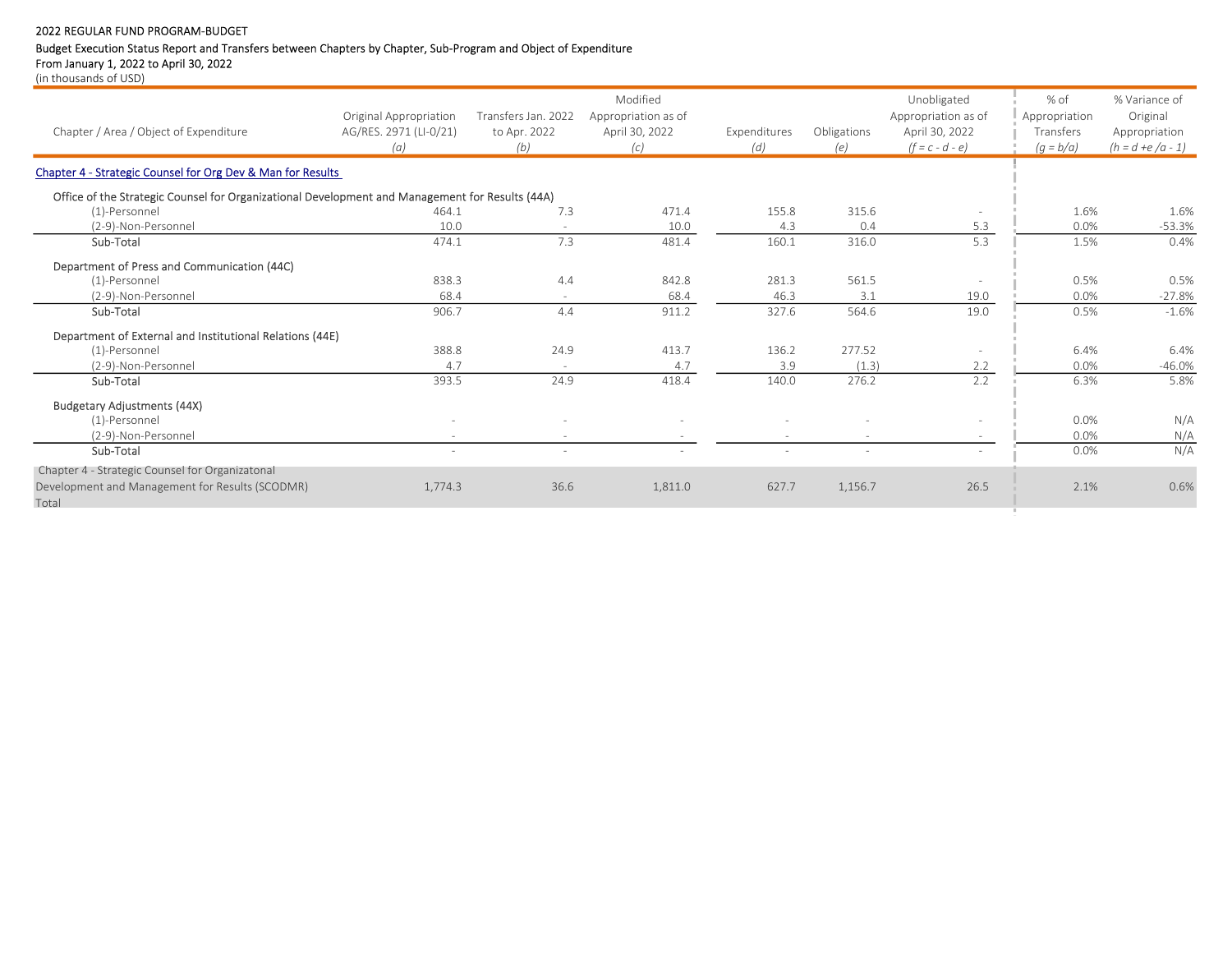# Budget Execution Status Report and Transfers between Chapters by Chapter, Sub-Program and Object of Expenditure

From January 1, 2022 to April 30, 2022

|                                                                         |                          |                          | Modified            |              |             | Unobligated         | % of          | % Variance of       |
|-------------------------------------------------------------------------|--------------------------|--------------------------|---------------------|--------------|-------------|---------------------|---------------|---------------------|
|                                                                         | Original Appropriation   | Transfers Jan. 2022      | Appropriation as of |              |             | Appropriation as of | Appropriation | Original            |
| Chapter / Area / Object of Expenditure                                  | AG/RES. 2971 (LI-0/21)   | to Apr. 2022             | April 30, 2022      | Expenditures | Obligations | April 30, 2022      | Transfers     | Appropriation       |
|                                                                         | (a)                      | (b)                      | (c)                 | (d)          | (e)         | $(f = c - d - e)$   | $(g = b/a)$   | $(h = d + e/a - 1)$ |
| <b>Chapter 5 - Secretariat for Access to Rights and Equity</b>          |                          |                          |                     |              |             |                     |               |                     |
| Secretariat for Access to Rights and Equity (54A)                       |                          |                          |                     |              |             |                     |               |                     |
| (1)-Personnel                                                           | 457.8                    | 13.9                     | 471.7               | 155.1        | 316.7       |                     | 3.0%          | 3.0%                |
| (2-9)-Non-Personnel                                                     | 25.0                     | $\sim$                   | 25.0                | 5.8          | 6.7         | 12.5                | 0.0%          | $-50.0%$            |
| Sub-Total                                                               | 482.8                    | 13.9                     | 496.7               | 160.8        | 323.4       | 12.5                | 2.9%          | 0.3%                |
| Department of Social Inclusion (54B)                                    |                          |                          |                     |              |             |                     |               |                     |
| (1)-Personnel                                                           | 1,229.4                  | 16.2                     | 1,245.6             | 411.1        | 834.6       |                     | 1.3%          | 1.3%                |
| (2-9)-Non-Personnel                                                     | 21.0                     | $\sim$                   | 21.0                | 9.7          | 4.1         | 7.2                 | 0.0%          | $-34.2%$            |
| Sub-Total                                                               | 1,250.4                  | 16.2                     | 1,266.6             | 420.8        | 838.7       | 7.2                 | 1.3%          | 0.7%                |
| <b>Budgetary Adjustments (54X)</b>                                      |                          |                          |                     |              |             |                     |               |                     |
| (1)-Personnel                                                           | $\overline{\phantom{a}}$ | $\overline{\phantom{a}}$ |                     |              |             |                     | 0.0%          | N/A                 |
| (2-9)-Non-Personnel                                                     |                          | $\overline{\phantom{a}}$ |                     |              |             |                     | 0.0%          | N/A                 |
| Sub-Total                                                               |                          | $\overline{\phantom{a}}$ |                     |              |             |                     | 0.0%          | N/A                 |
| Chapter 5 - Secretariat for Access to Rights and Equity<br>(SARE) Total | 1,733.2                  | 30.1                     | 1,763.4             | 581.6        | 1,162.1     | 19.7                | 1.7%          | 0.6%                |
|                                                                         |                          |                          |                     |              |             |                     |               |                     |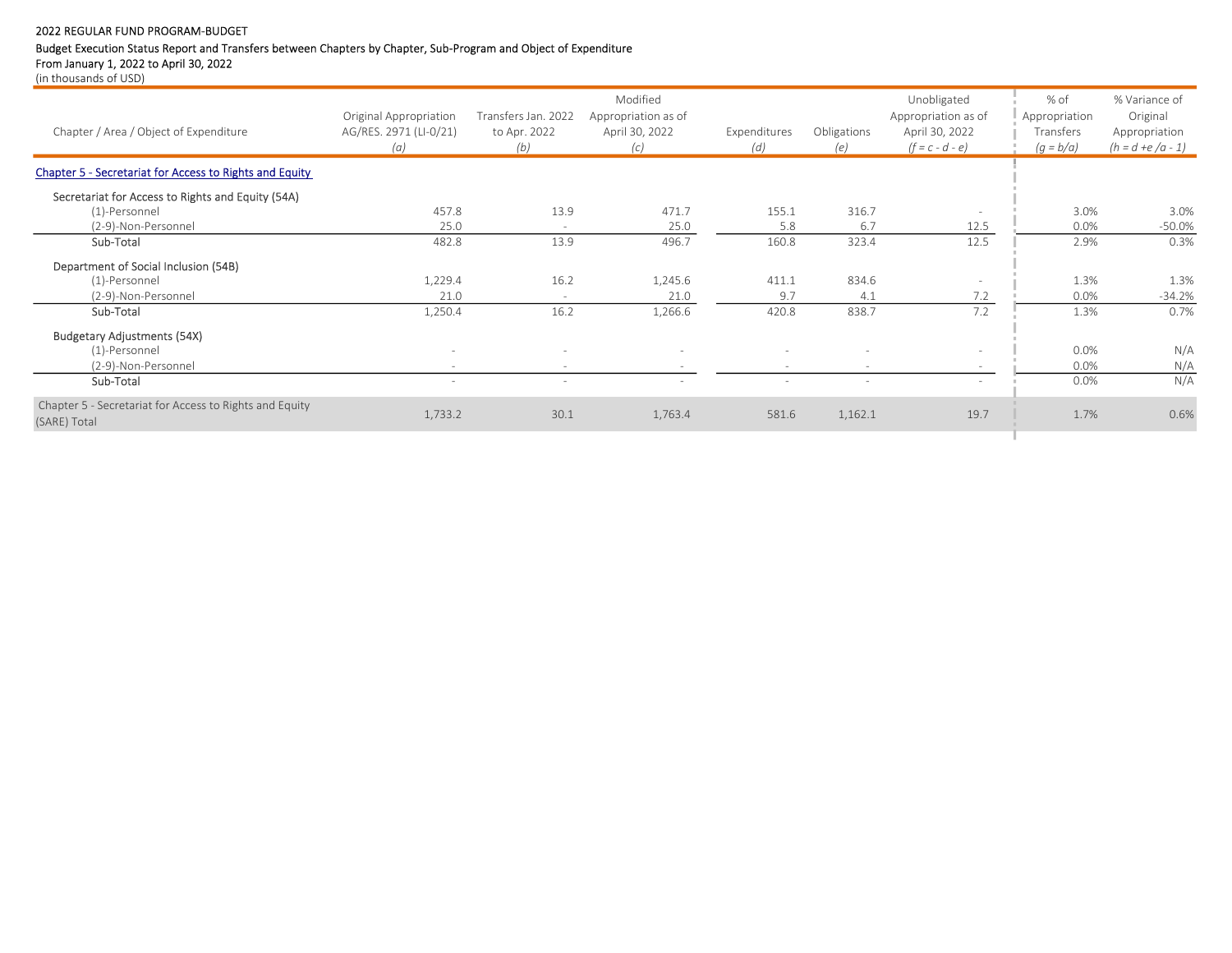# Budget Execution Status Report and Transfers between Chapters by Chapter, Sub-Program and Object of Expenditure

From January 1, 2022 to April 30, 2022

| Chapter / Area / Object of Expenditure                                                | Original Appropriation<br>AG/RES. 2971 (LI-0/21)<br>(a) | Transfers Jan. 2022<br>to Apr. 2022<br>(b) | Modified<br>Appropriation as of<br>April 30, 2022<br>(c) | Expenditures<br>(d) | Obligations<br>(e) | Unobligated<br>Appropriation as of<br>April 30, 2022<br>$(f = c - d - e)$ | % of<br>Appropriation<br>Transfers<br>$(g = b/a)$ | % Variance of<br>Original<br>Appropriation<br>$(h = d + e/a - 1)$ |
|---------------------------------------------------------------------------------------|---------------------------------------------------------|--------------------------------------------|----------------------------------------------------------|---------------------|--------------------|---------------------------------------------------------------------------|---------------------------------------------------|-------------------------------------------------------------------|
| Chapter 6 - Secretariat for Strengthening Democracy                                   |                                                         |                                            |                                                          |                     |                    |                                                                           |                                                   |                                                                   |
| Secretariat for Strengthening Democracy (64A)                                         |                                                         |                                            |                                                          |                     |                    |                                                                           |                                                   |                                                                   |
| (1)-Personnel                                                                         | 949.7                                                   | 11.6                                       | 961.3                                                    | 317.1               | 644.2              |                                                                           | 1.2%                                              | 1.2%                                                              |
| (2-9)-Non-Personnel                                                                   | 203.8                                                   | $\sim$                                     | 203.8                                                    | 47.6                | 63.11              | 93.1                                                                      | 0.0%                                              | $-45.7%$                                                          |
| Sub-Total                                                                             | 1,153.5                                                 | 11.6                                       | 1,165.1                                                  | 364.7               | 707.3              | 93.1                                                                      | 1.0%                                              | $-7.1%$                                                           |
| Department of Electoral Cooperation and Observation (64C)                             |                                                         |                                            |                                                          |                     |                    |                                                                           |                                                   |                                                                   |
| (1)-Personnel                                                                         | 1,370.7                                                 | 29.7                                       | 1,400.4                                                  | 461.9               | 938.5              |                                                                           | 2.2%                                              | 2.2%                                                              |
| (2-9)-Non-Personnel                                                                   | 92.6                                                    | $\overline{\phantom{a}}$                   | 92.6                                                     | 19.1                | 7.9                | 65.6                                                                      | 0.0%                                              | $-70.9%$                                                          |
| Sub-Total                                                                             | 1,463.3                                                 | 29.7                                       | 1,493.0                                                  | 481.0               | 946.4              | 65.6                                                                      | 2.0%                                              | $-2.5%$                                                           |
| Department of Sustainable Democracy and Special Missions (64D)                        |                                                         |                                            |                                                          |                     |                    |                                                                           |                                                   |                                                                   |
| (1)-Personnel                                                                         | 633.0                                                   | 8.6                                        | 641.6                                                    | 211.3               | 430.3              |                                                                           | 1.4%                                              | 1.4%                                                              |
| (2-9)-Non-Personnel                                                                   | 24.4                                                    |                                            | 24.4                                                     | 1.2                 | 2.14               | 21.0                                                                      | 0.0%                                              | $-86.1%$                                                          |
| Sub-Total                                                                             | 657.4                                                   | 8.6                                        | 666.0                                                    | 212.6               | 432.5              | 21.0                                                                      | 1.3%                                              | $-1.9%$                                                           |
| Department for Promotion of Peace and Coordination with Subnational Governments (64E) |                                                         |                                            |                                                          |                     |                    |                                                                           |                                                   |                                                                   |
| (1)-Personnel                                                                         | 219.1                                                   | 3.7                                        | 222.8                                                    | 73.8                | 149.0              |                                                                           | 1.7%                                              | 1.7%                                                              |
| (2-9)-Non-Personnel                                                                   |                                                         | $\sim$                                     |                                                          | $\sim$              |                    | $\sim$                                                                    | 0.0%                                              | N/A                                                               |
| Sub-Total                                                                             | 219.1                                                   | 3.7                                        | 222.8                                                    | 73.8                | 149.0              | $\sim$                                                                    | 1.7%                                              | 1.7%                                                              |
| <b>Budgetary Adjustments (64X)</b>                                                    |                                                         |                                            |                                                          |                     |                    |                                                                           |                                                   |                                                                   |
| (1)-Personnel                                                                         |                                                         | $\sim$                                     | ٠                                                        |                     |                    |                                                                           | 0.0%                                              | N/A                                                               |
| (2-9)-Non-Personnel                                                                   | $\sim$                                                  | $\sim$                                     | $\sim$                                                   | $\sim$              | $\sim$             |                                                                           | 0.0%                                              | N/A                                                               |
| Sub-Total                                                                             | $\sim$                                                  | ÷.                                         | ÷.                                                       | $\sim$              | $\sim$             |                                                                           | 0.0%                                              | N/A                                                               |
| Chapter 6 - Secretariat for Strengthening Democracy<br>Total                          | 3,493.3                                                 | 53.7                                       | 3,547.0                                                  | 1,132.2             | 2,235.1            | 179.7                                                                     | 1.5%                                              | $-3.6%$                                                           |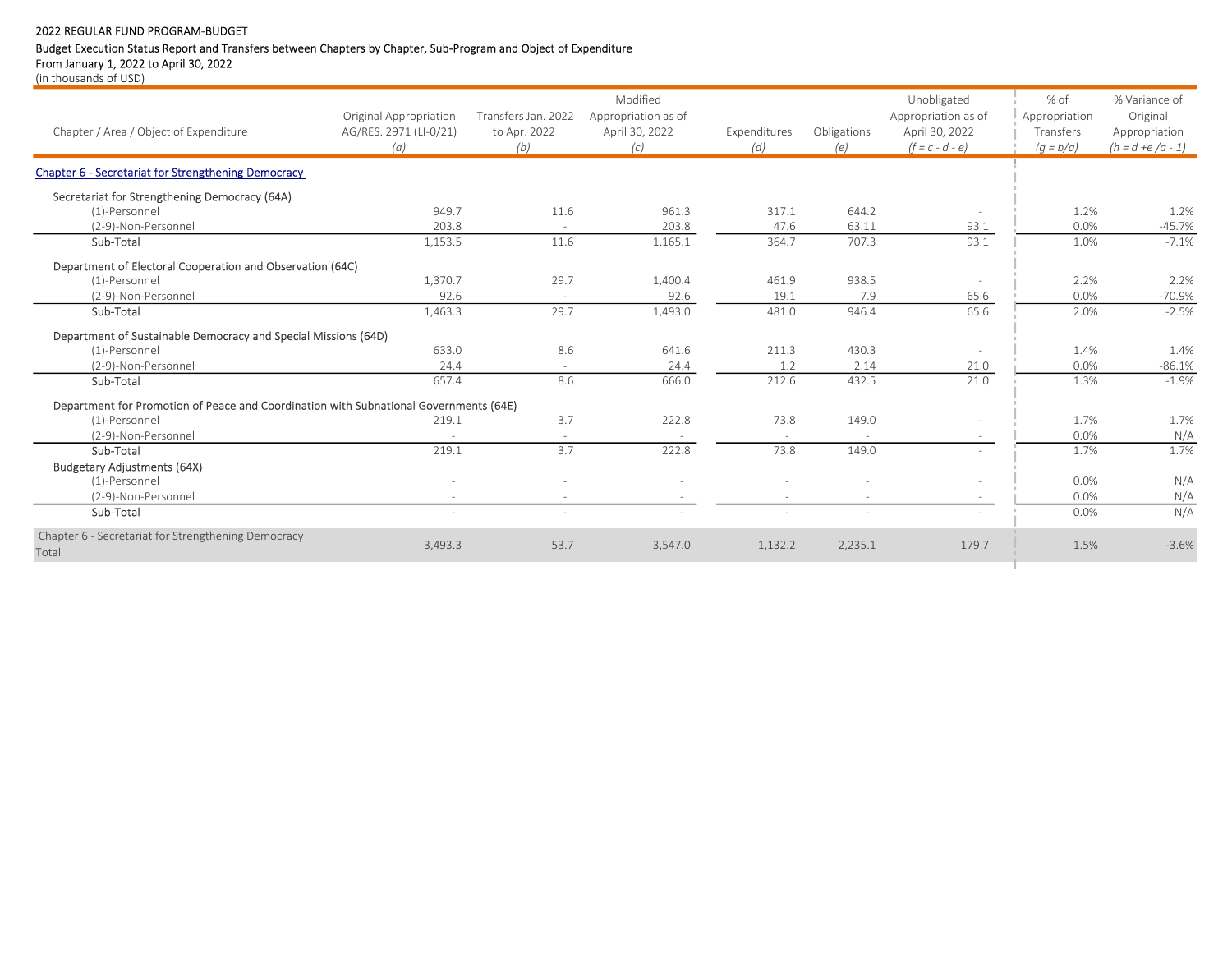# Budget Execution Status Report and Transfers between Chapters by Chapter, Sub-Program and Object of Expenditure

From January 1, 2022 to April 30, 2022

|                                                                   |                        |                          | Modified            |              |             | Unobligated         | % of          | % Variance of       |
|-------------------------------------------------------------------|------------------------|--------------------------|---------------------|--------------|-------------|---------------------|---------------|---------------------|
|                                                                   | Original Appropriation | Transfers Jan. 2022      | Appropriation as of |              |             | Appropriation as of | Appropriation | Original            |
| Chapter / Area / Object of Expenditure                            | AG/RES. 2971 (LI-0/21) | to Apr. 2022             | April 30, 2022      | Expenditures | Obligations | April 30, 2022      | Transfers     | Appropriation       |
|                                                                   | (a)                    | (b)                      | (c)                 | (d)          | (e)         | $(f = c - d - e)$   | $(q = b/a)$   | $(h = d + e/a - 1)$ |
| <b>Chapter 7 - Executive Secretariat for Integral Development</b> |                        |                          |                     |              |             |                     |               |                     |
| Executive Secretariat for Integral Development (74A)              |                        |                          |                     |              |             |                     |               |                     |
| (1)-Personnel                                                     | 1,466.8                | (207.0)                  | 1,259.8             | 415.4        | 844.4       |                     | $-14.1%$      | $-14.1%$            |
| (2-9)-Non-Personnel                                               | 310.0                  | 100.0                    | 410.0               | 80.0         | 111.8       | 218.1               | 32.3%         | $-38.1%$            |
| Sub-Total                                                         | 1,776.8                | (107.0)                  | 1,669.8             | 495.4        | 956.2       | 218.1               | $-6.0%$       | $-18.3%$            |
| Department of Economic Development (74C)                          |                        |                          |                     |              |             |                     |               |                     |
| (1)-Personnel                                                     | 1,434.4                | 20.3                     | 1,454.7             | 480.2        | 974.4       |                     | 1.4%          | 1.4%                |
| (2-9)-Non-Personnel                                               | 94.8                   | ×.                       | 94.8                | 20.6         | 5.2         | 69.0                | 0.0%          | $-72.8%$            |
| Sub-Total                                                         | 1,529.2                | 20.3                     | 1.549.5             | 500.8        | 979.7       | 69.0                | 1.3%          | $-3.2%$             |
| Department of Human Development, Education, and Employment (74D)  |                        |                          |                     |              |             |                     |               |                     |
| (1)-Personnel                                                     | 1,291.2                | 11.5                     | 1,302.8             | 429.4        | 873.4       |                     | 0.9%          | 0.9%                |
| (2-9)-Non-Personnel                                               | 1,775.7                | $\sim$                   | 1,775.7             | 18.6         | 5.6         | 1,751.5             | 0.0%          | $-98.6%$            |
| Sub-Total                                                         | 3,066.9                | 11.5                     | 3,078.5             | 448.0        | 879.0       | 1,751.5             | 0.4%          | $-56.7%$            |
| CIDI Ministerial and Inter-American Committee meetings (74F)      |                        |                          |                     |              |             |                     |               |                     |
| (1)-Personnel                                                     | $\sim$                 |                          | $\sim$              | $\sim$       |             |                     | 0.0%          | N/A                 |
| (2-9)-Non-Personnel                                               | 149.8                  | $\overline{\phantom{a}}$ | 149.8               | 5.0          | 0.6         | 144.2               | 0.0%          | $-96.3%$            |
| Sub-Total                                                         | 149.8                  |                          | 149.8               | 5.0          | 0.6         | 144.2               | 0.0%          | $-96.3%$            |
| Secretariat of the Inter-American Committee on Ports (74G)        |                        |                          |                     |              |             |                     |               |                     |
| (1)-Personnel                                                     | 210.6                  | (5.9)                    | 204.7               | 67.9         | 136.9       |                     | $-2.8%$       | $-2.8%$             |
| (2-9)-Non-Personnel                                               | 3.8                    |                          | 3.8                 | 2.2          |             | 1.6                 | 0.0%          | $-42.0%$            |
| Sub-Total                                                         | 214.4                  | (5.9)                    | 208.5               | 70.0         | 136.9       | 1.6                 | $-2.7%$       | $-3.5%$             |
| Department of Sustainable Development (74I)                       |                        |                          |                     |              |             |                     |               |                     |
| (1)-Personnel                                                     | 803.1                  | (226.6)                  | 576.5               | 105.8        | 470.8       |                     | $-28.2%$      | $-28.2%$            |
| (2-9)-Non-Personnel                                               | 35.0                   | 83.0                     | 118.0               | 33.8         | 57.1        | 27.2                | 237.1%        | 159.5%              |
| Sub-Total                                                         | 838.1                  | (143.6)                  | 694.5               | 139.5        | 527.8       | 27.2                | $-17.1%$      | $-20.4%$            |
| <b>Budgetary Adjustments (74X)</b>                                |                        |                          |                     |              |             |                     |               |                     |
| (1)-Personnel                                                     |                        | 35.5                     | 35.5                |              |             | 35.5                | 0.0%          | N/A                 |
| (2-9)-Non-Personnel                                               | $\sim$                 |                          |                     | $\sim$       |             | $\sim$              | 0.0%          | N/A                 |
| Sub-Total                                                         | $\sim$                 | 35.5                     | 35.5                |              | $\sim$      | 35.5                | 0.0%          | N/A                 |
| Chapter 7 - Executive Secretariat for Integral                    | 7,575.2                | (189.2)                  | 7,386.0             | 1,658.8      | 3,480.1     | 2,247.1             | $-2.5%$       | $-32.2%$            |
| Development (SEDI) Total                                          |                        |                          |                     |              |             |                     |               |                     |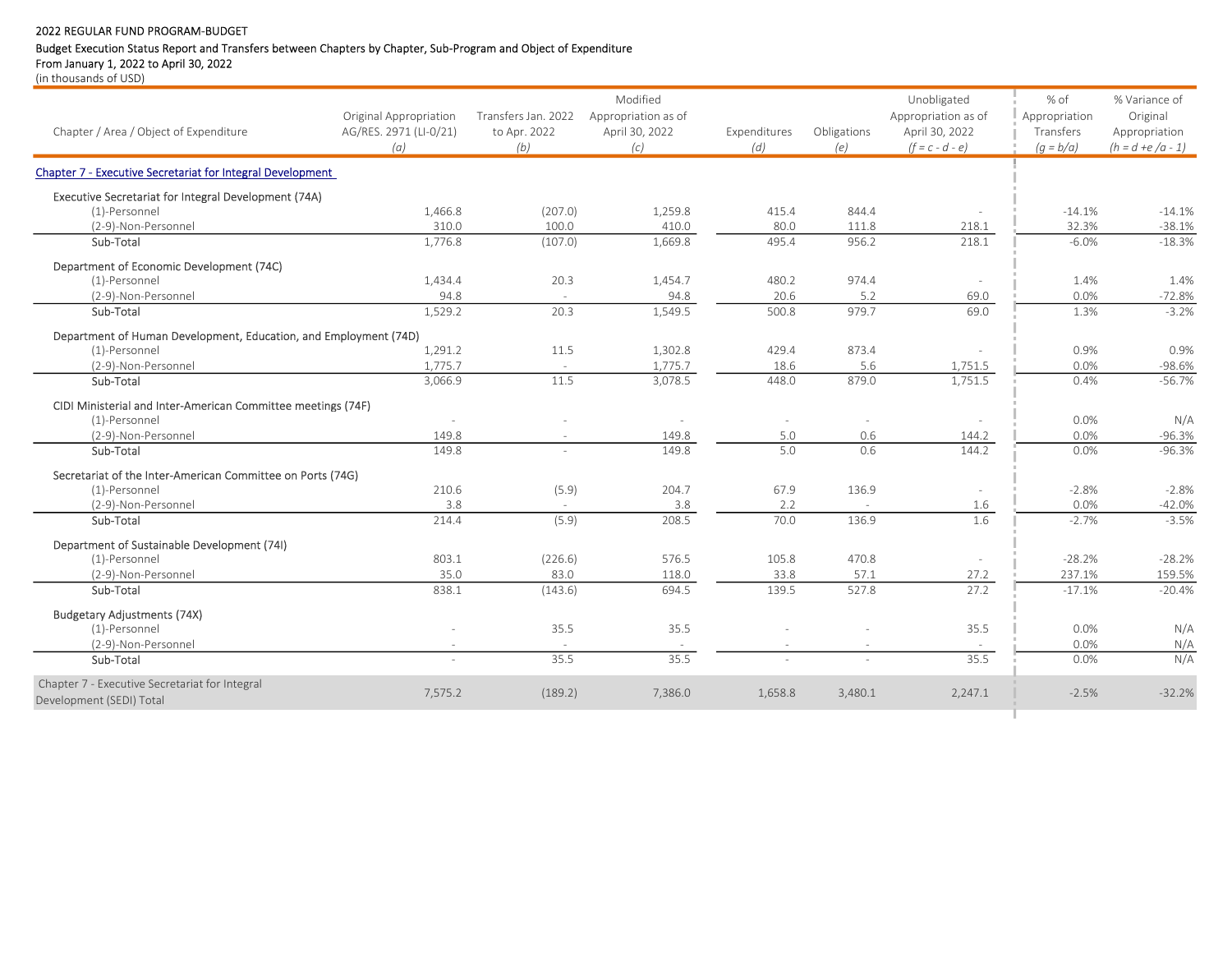# Budget Execution Status Report and Transfers between Chapters by Chapter, Sub-Program and Object of Expenditure

From January 1, 2022 to April 30, 2022

|                                                                                         |                          |                     | Modified            |                          |             | Unobligated              | % of          | % Variance of       |
|-----------------------------------------------------------------------------------------|--------------------------|---------------------|---------------------|--------------------------|-------------|--------------------------|---------------|---------------------|
|                                                                                         | Original Appropriation   | Transfers Jan. 2022 | Appropriation as of |                          |             | Appropriation as of      | Appropriation | Original            |
| Chapter / Area / Object of Expenditure                                                  | AG/RES. 2971 (LI-0/21)   | to Apr. 2022        | April 30, 2022      | Expenditures             | Obligations | April 30, 2022           | Transfers     | Appropriation       |
|                                                                                         | (a)                      | (b)                 | (c)                 | (d)                      | (e)         | $(f = c - d - e)$        | $(g = b/a)$   | $(h = d + e/a - 1)$ |
| <b>Chapter 8 - Secretariat for Multidimensional Security</b>                            |                          |                     |                     |                          |             |                          |               |                     |
| Secretariat for Multidimensional Security (84A)                                         |                          |                     |                     |                          |             |                          |               |                     |
| (1)-Personnel                                                                           | 889.2                    | (50.8)              | 838.4               | 247.0                    | 591.4       | $\overline{\phantom{a}}$ | $-5.7%$       | $-5.7%$             |
| (2-9)-Non-Personnel                                                                     | 21.3                     | 108.0               | 129.3               | 78.4                     | 36.0        | 14.9                     | 507.0%        | 436.9%              |
| Sub-Total                                                                               | 910.5                    | 57.2                | 967.7               | 325.4                    | 627.4       | 14.9                     | 6.3%          | 4.6%                |
| Secretariat of the Inter-American Committee against Terrorism (CICTE) (84D)             |                          |                     |                     |                          |             |                          |               |                     |
| (1)-Personnel                                                                           | 489.0                    | 7.8                 | 496.8               | 163.5                    | 333.2       |                          | 1.6%          | 1.6%                |
| (2-9)-Non-Personnel                                                                     | 57.5                     | $\sim$              | 57.5                | 10.2                     | 0.8         | 46.5                     | 0.0%          | $-80.9%$            |
| Sub-Total                                                                               | 546.5                    | 7.8                 | 554.3               | 173.7                    | 334.0       | 46.5                     | 1.4%          | $-7.1%$             |
| Department of Public Security (84E)                                                     |                          |                     |                     |                          |             |                          |               |                     |
| (1)-Personnel                                                                           | 742.2                    | (139.4)             | 602.8               | 199.1                    | 403.8       |                          | $-18.8%$      | $-18.8%$            |
| (2-9)-Non-Personnel                                                                     | 59.5                     | $\sim$              | 59.5                | 5.3                      | 4.5         | 49.7                     | 0.0%          | $-83.6%$            |
| Sub-Total                                                                               | 801.7                    | (139.4)             | 662.3               | 204.4                    | 408.2       | 49.7                     | $-17.4%$      | $-23.6%$            |
| Multidimensional security meetings (84F)                                                |                          |                     |                     |                          |             |                          |               |                     |
| (1)-Personnel                                                                           | $\overline{\phantom{a}}$ |                     | $\sim$              | $\overline{\phantom{a}}$ |             |                          | 0.0%          | N/A                 |
| (2-9)-Non-Personnel                                                                     | 42.0                     |                     | 42.0                | 4.4                      | 4.4         | 33.2                     | 0.0%          | $-79.1%$            |
| Sub-Total                                                                               | 42.0                     |                     | 42.0                | 4.4                      | 4.4         | 33.2                     | 0.0%          | $-79.1%$            |
| Executive Secretariat of the Inter-American Drug Abuse Control Commission (CICAD) (84G) |                          |                     |                     |                          |             |                          |               |                     |
| (1)-Personnel                                                                           | 933.9                    | 10.5                | 944.4               | 311.5                    | 632.9       |                          | 1.1%          | 1.1%                |
| (2-9)-Non-Personnel                                                                     | 203.7                    |                     | 203.7               | 17.0                     | 2.1         | 184.7                    | 0.0%          | $-90.7%$            |
| Sub-Total                                                                               | 1,137.6                  | 10.5                | 1,148.1             | 328.5                    | 635.0       | 184.7                    | 0.9%          | $-15.3%$            |
| Department against Transnational Organized Crime (84H)                                  |                          |                     |                     |                          |             |                          |               |                     |
| (1)-Personnel                                                                           | 363.8                    | 5.3                 | 369.2               | 121.4                    | 247.8       |                          | 1.5%          | 1.5%                |
| (2-9)-Non-Personnel                                                                     | 33.0                     | $\sim$              | 33.0                | 5.9                      | 0.7         | 26.4                     | 0.0%          | $-79.9%$            |
| Sub-Total                                                                               | 396.8                    | 5.3                 | 402.2               | 127.3                    | 248.5       | 26.4                     | 1.3%          | $-5.3%$             |
| <b>Budgetary Adjustments (84X)</b>                                                      |                          |                     |                     |                          |             |                          |               |                     |
| (1)-Personnel                                                                           |                          | 58.6                | 58.6                |                          |             | 58.6                     | 0.0%          | N/A                 |
| (2-9)-Non-Personnel                                                                     | $\sim$                   |                     | $\sim$              | $\sim$                   |             | $\sim$                   | 0.0%          | N/A                 |
| Sub-Total                                                                               | ÷                        | 58.6                | 58.6                |                          |             | 58.6                     | 0.0%          | N/A                 |
| Chapter 8 - Secretariat for Multidimensional Security                                   | 3,835.1                  | (0.0)               | 3,835.1             | 1,163.6                  | 2,257.5     | 414.0                    | 0.0%          | $-10.8%$            |
| (SMS) Total                                                                             |                          |                     |                     |                          |             |                          |               |                     |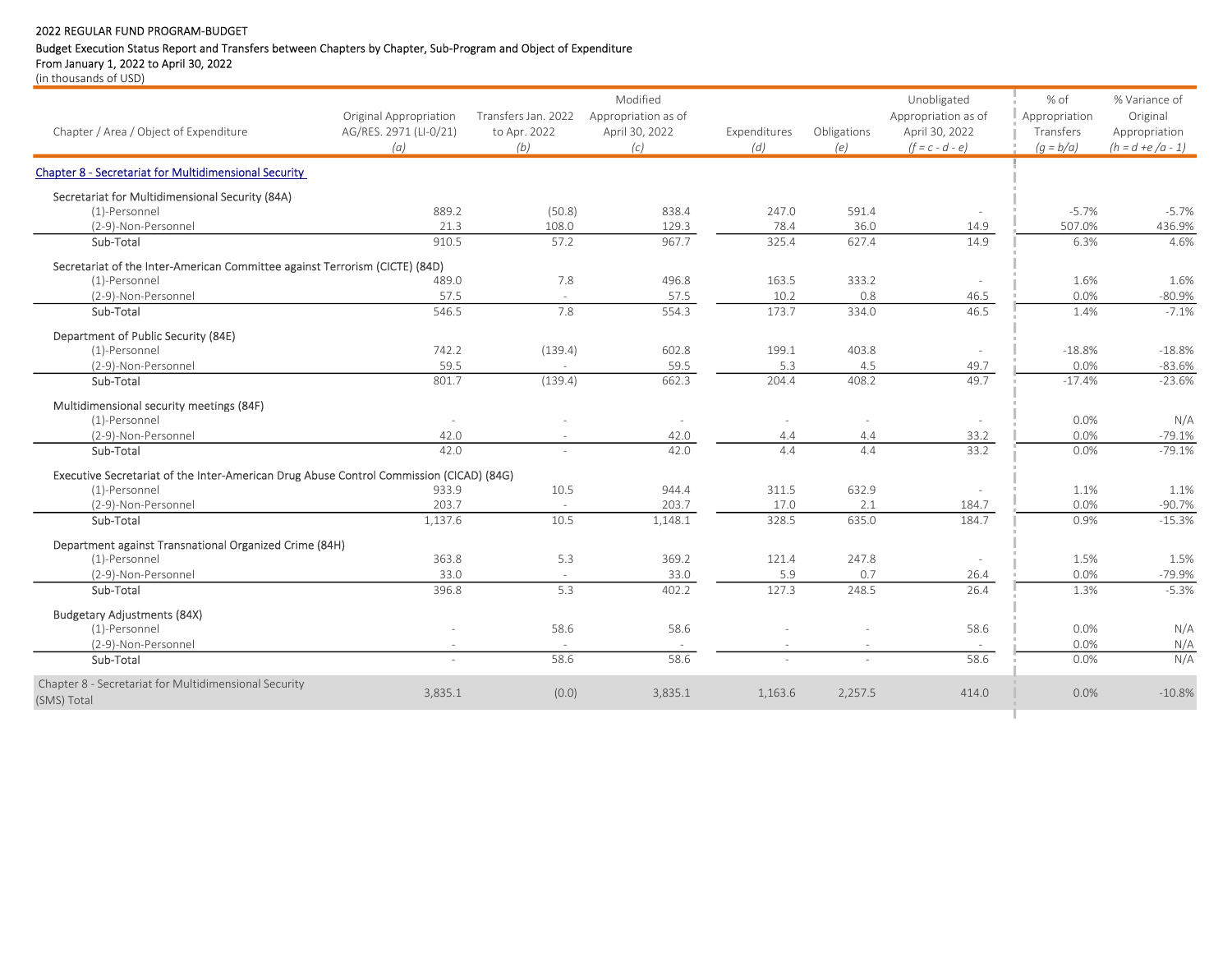# Budget Execution Status Report and Transfers between Chapters by Chapter, Sub-Program and Object of Expenditure

From January 1, 2022 to April 30, 2022

|                                                        |                        |                     | Modified            |              |             | Unobligated         | % of          | % Variance of       |
|--------------------------------------------------------|------------------------|---------------------|---------------------|--------------|-------------|---------------------|---------------|---------------------|
|                                                        | Original Appropriation | Transfers Jan. 2022 | Appropriation as of |              |             | Appropriation as of | Appropriation | Original            |
| Chapter / Area / Object of Expenditure                 | AG/RES. 2971 (LI-0/21) | to Apr. 2022        | April 30, 2022      | Expenditures | Obligations | April 30, 2022      | Transfers     | Appropriation       |
|                                                        | (a)                    | (b)                 | (c)                 | (d)          | (e)         | $(f = c - d - e)$   | $(q = b/a)$   | $(h = d + e/a - 1)$ |
| <b>Chapter 9 - Secretariat for Hemispheric Affairs</b> |                        |                     |                     |              |             |                     |               |                     |
| Secretariat for Hemispheric Affairs (94A)              |                        |                     |                     |              |             |                     |               |                     |
| (1)-Personnel                                          | 535.3                  | (105.7)             | 429.6               | 141.3        | 288.2       |                     | $-19.8%$      | $-19.8%$            |
| (2-9)-Non-Personnel                                    | 20.0                   |                     | 20.0                | 12.6         |             | 7.4                 | 0.0%          | $-37.1%$            |
| Sub-Total                                              | 555.3                  | (105.7)             | 449.6               | 153.9        | 288.2       | 7.4                 | $-19.0%$      | $-20.4%$            |
| Department of Effective Public Management (94B)        |                        |                     |                     |              |             |                     |               |                     |
| (1)-Personnel                                          | 618.8                  | 8.5                 | 627.3               | 206.7        | 420.6       |                     | 1.4%          | 1.4%                |
| (2-9)-Non-Personnel                                    | 101.4                  | $\sim$              | 101.4               | 29.4         | 40.5        | 31.5                | 0.0%          | $-31.1%$            |
| Sub-Total                                              | 720.2                  | 8.5                 | 728.7               | 236.1        | 461.1       | 31.5                | 1.2%          | $-3.2%$             |
| Art Museum of the Americas (94D)                       |                        |                     |                     |              |             |                     |               |                     |
| (1)-Personnel                                          | 370.8                  | 11.6                | 382.4               | 129.4        | 253.0       |                     | 3.1%          | 3.1%                |
| (2-9)-Non-Personnel                                    | 5.2                    |                     | 5.2                 | 3.9          |             | 1.3                 | 0.0%          | $-25.0%$            |
| Sub-Total                                              | 376.0                  | 11.6                | 387.6               | 133.3        | 253.0       | 1.3                 | 3.1%          | 2.7%                |
| Summits Secretariat (94E)                              |                        |                     |                     |              |             |                     |               |                     |
| (1)-Personnel                                          | 212.8                  | 66.7                | 279.5               | 91.8         | 187.6       |                     | 31.3%         | 31.3%               |
| (2-9)-Non-Personnel                                    | 4.3                    | $\sim$              | 4.3                 | 3.2          |             | 1.1                 | 0.0%          | $-25.0%$            |
| Sub-Total                                              | 217.1                  | 66.7                | 283.8               | 95.0         | 187.6       | 1.1                 | 30.7%         | 30.2%               |
| Columbus Memorial Library (94F)                        |                        |                     |                     |              |             |                     |               |                     |
| (1)-Personnel                                          | 296.2                  | (90.4)              | 205.8               | 45.8         | 159.9       | $\sim$              | $-30.5%$      | $-30.5%$            |
| (2-9)-Non-Personnel                                    | 77.2                   |                     | 77.2                | 41.3         | 13.9        | 22.0                | 0.0%          | $-28.5%$            |
| Sub-Total                                              | 373.4                  | (90.4)              | 283.0               | 87.2         | 173.8       | 22.0                | $-24.2%$      | $-30.1%$            |
| <b>Budgetary Adjustments (94X)</b>                     |                        |                     |                     |              |             |                     |               |                     |
| (1)-Personnel                                          |                        | 53.4                | 53.4                |              |             | 53.4                | 0.0%          | N/A                 |
| (2-9)-Non-Personnel                                    |                        |                     |                     |              |             |                     | 0.0%          | N/A                 |
| Sub-Total                                              |                        | 53.4                | 53.4                |              |             | 53.4                | 0.0%          | N/A                 |
| Chapter 9 - Secretariat for Hemispheric Affairs (SHA)  |                        |                     |                     |              |             |                     |               |                     |
| Total                                                  | 2,241.9                | (56.0)              | 2,186.0             | 705.5        | 1,363.8     | 116.7               | $-2.5%$       | $-7.7%$             |
|                                                        |                        |                     |                     |              |             |                     |               |                     |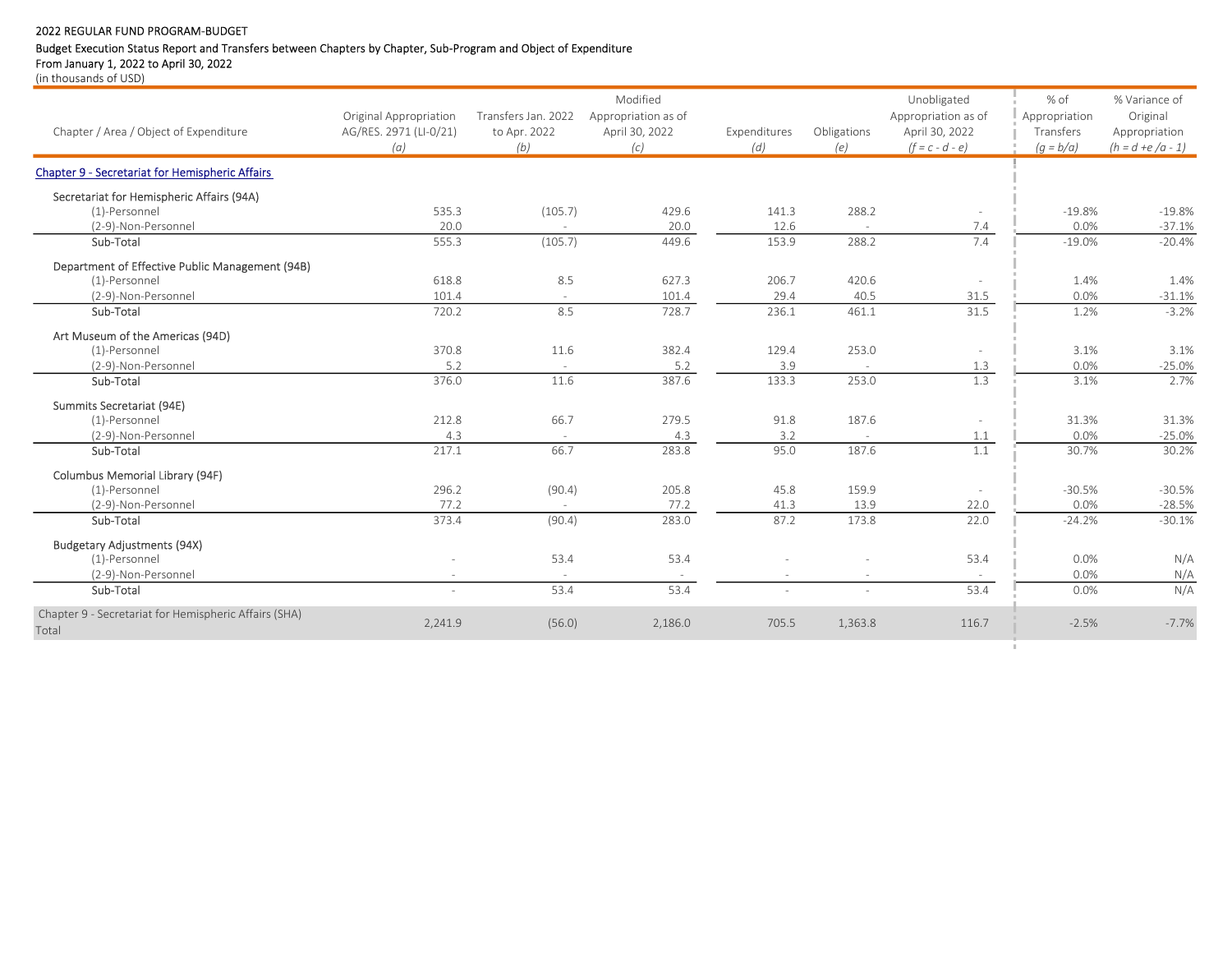# Budget Execution Status Report and Transfers between Chapters by Chapter, Sub-Program and Object of Expenditure

From January 1, 2022 to April 30, 2022

|                                                        |                               |                     | Modified              |                     |                    | Unobligated                         | % of                     | % Variance of                        |
|--------------------------------------------------------|-------------------------------|---------------------|-----------------------|---------------------|--------------------|-------------------------------------|--------------------------|--------------------------------------|
|                                                        | Original Appropriation        | Transfers Jan. 2022 | Appropriation as of   |                     |                    | Appropriation as of                 | Appropriation            | Original                             |
| Chapter / Area / Object of Expenditure                 | AG/RES. 2971 (LI-0/21)<br>(a) | to Apr. 2022<br>(b) | April 30, 2022<br>(c) | Expenditures<br>(d) | Obligations<br>(e) | April 30, 2022<br>$(f = c - d - e)$ | Transfers<br>$(g = b/a)$ | Appropriation<br>$(h = d + e/a - 1)$ |
| <b>Chapter 10 - Secretariat for Legal Affairs</b>      |                               |                     |                       |                     |                    |                                     |                          |                                      |
| Secretariat for Legal Affairs (104A)                   |                               |                     |                       |                     |                    |                                     |                          |                                      |
| (1)-Personnel                                          | 784.4                         | (29.9)              | 754.5                 | 249.5               | 505.0              | 0.0                                 | $-3.8%$                  | $-3.8%$                              |
| (2-9)-Non-Personnel                                    | 29.0                          | $\sim$              | 29.0                  | 17.6                | $\sim$             | 11.4                                | 0.0%                     | $-39.3%$                             |
| Sub-Total                                              | 813.4                         | (29.9)              | 783.5                 | 267.1               | 505.0              | 11.4                                | $-3.7%$                  | $-5.1%$                              |
| Department of Legal Services (104B)                    |                               |                     |                       |                     |                    |                                     |                          |                                      |
| (1)-Personnel                                          | 1,115.8                       | 34.2                | 1,150.0               | 355.9               | 794.1              |                                     | 3.1%                     | 3.1%                                 |
| (2-9)-Non-Personnel                                    | 15.0                          | $\sim$              | 15.0                  | 3.8                 | $\sim$             | 11.2                                | 0.0%                     | $-74.8%$                             |
| Sub-Total                                              | 1,130.8                       | 34.2                | 1,165.0               | 359.7               | 794.1              | 11.2                                | 3.0%                     | 2.0%                                 |
| Department of International Law (104C)                 |                               |                     |                       |                     |                    |                                     |                          |                                      |
| (1)-Personnel                                          | 1,121.6                       | 0.4                 | 1,122.0               | 370.0               | 752.1              |                                     | 0.0%                     | 0.0%                                 |
| (2-9)-Non-Personnel                                    | 29.0                          | $\sim$              | 29.0                  | 4.4                 | 0.6                | 24.0                                | 0.0%                     | $-82.7%$                             |
| Sub-Total                                              | 1,150.6                       | 0.4                 | 1,151.0               | 374.3               | 752.7              | 24.0                                | 0.0%                     | $-2.0%$                              |
| Department of Legal Cooperation (104E)                 |                               |                     |                       |                     |                    |                                     |                          |                                      |
| (1)-Personnel                                          | 727.7                         | (42.8)              | 684.9                 | 203.0               | 481.9              |                                     | $-5.9%$                  | $-5.9%$                              |
| (2-9)-Non-Personnel                                    | 15.0                          |                     | 15.0                  | 5.5                 | 0.3                | 9.2                                 | 0.0%                     | $-61.2%$                             |
| Sub-Total                                              | 742.7                         | (42.8)              | 699.9                 | 208.5               | 482.2              | 9.2                                 | $-5.8%$                  | $-7.0%$                              |
| <b>Budgetary Adjustments (104X)</b>                    |                               |                     |                       |                     |                    |                                     |                          |                                      |
| (1)-Personnel                                          |                               |                     |                       |                     |                    |                                     | 0.0%                     | N/A                                  |
| (2-9)-Non-Personnel                                    |                               |                     |                       |                     |                    |                                     | 0.0%                     | N/A                                  |
| Sub-Total                                              | $\bar{a}$                     | $\sim$              |                       | ÷                   |                    |                                     | 0.0%                     | N/A                                  |
| Chapter 10 - Secretariat for Legal Affairs (SLA) Total | 3,837.6                       | (38.2)              | 3,799.4               | 1,209.7             | 2,533.9            | 55.8                                | $-1.0%$                  | $-2.4%$                              |
|                                                        |                               |                     |                       |                     |                    |                                     |                          |                                      |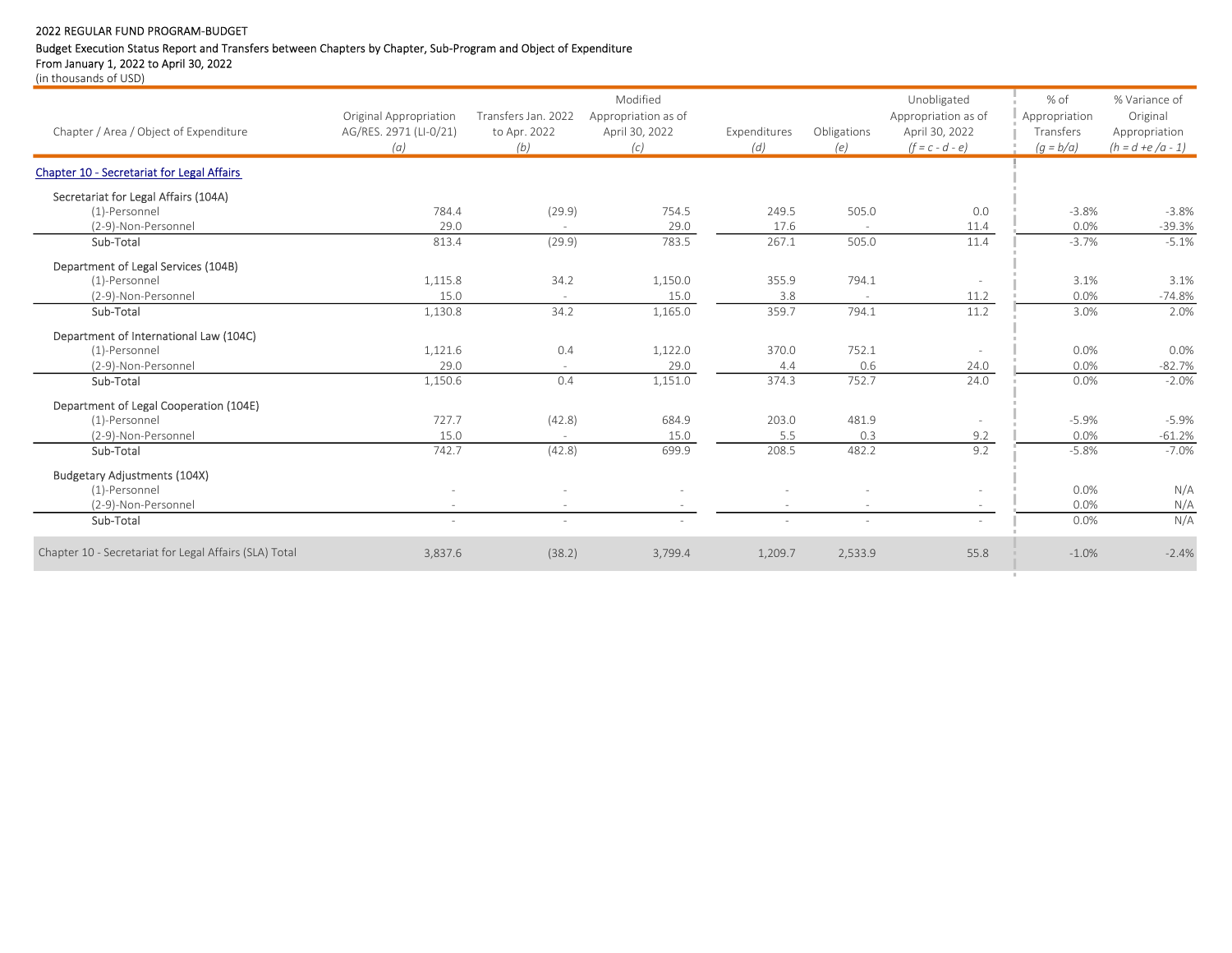# Budget Execution Status Report and Transfers between Chapters by Chapter, Sub-Program and Object of Expenditure

From January 1, 2022 to April 30, 2022

|                                                                    |                        |                     | Modified            |              |             | Unobligated         | % of          | % Variance of       |
|--------------------------------------------------------------------|------------------------|---------------------|---------------------|--------------|-------------|---------------------|---------------|---------------------|
|                                                                    | Original Appropriation | Transfers Jan. 2022 | Appropriation as of |              |             | Appropriation as of | Appropriation | Original            |
| Chapter / Area / Object of Expenditure                             | AG/RES. 2971 (LI-0/21) | to Apr. 2022        | April 30, 2022      | Expenditures | Obligations | April 30, 2022      | Transfers     | Appropriation       |
|                                                                    | (a)                    | (b)                 | (c)                 | (d)          | (e)         | $(f = c - d - e)$   | $(q = b/a)$   | $(h = d + e/a - 1)$ |
| Chapter 11 - Secretariat for Administration and Finance            |                        |                     |                     |              |             |                     |               |                     |
| Secretariat for Administration and Finance (114A)                  |                        |                     |                     |              |             |                     |               |                     |
| (1)-Personnel                                                      | 569.2                  | 22.8                | 592.0               | 196.1        | 395.9       |                     | 4.0%          | 4.0%                |
| (2-9)-Non-Personnel                                                | 12.0                   |                     | 12.0                | 5.6          | 0.4         | 6.0                 | 0.0%          | $-50.1%$            |
| Sub-Total                                                          | 581.2                  | 22.8                | 604.0               | 201.6        | 396.3       | 6.0                 | 3.9%          | 2.9%                |
| Department of Human Resources (114B)                               |                        |                     |                     |              |             |                     |               |                     |
| (1)-Personnel                                                      | 2,452.1                | (115.1)             | 2,337.0             | 718.9        | 1,618.1     |                     | $-4.7%$       | $-4.7%$             |
| (2-9)-Non-Personnel                                                | 60.4                   | 34.5                | 94.9                | 36.5         | 55.7        | 2.7                 | 57.1%         | 52.6%               |
| Sub-Total                                                          | 2,512.5                | (80.6)              | 2,431.9             | 755.4        | 1,673.8     | 2.7                 | $-3.2%$       | $-3.3%$             |
| Department of Financial Services (114C)                            |                        |                     |                     |              |             |                     |               |                     |
| (1)-Personnel                                                      | 2,336.5                | (59.7)              | 2,276.8             | 736.0        | 1,540.8     |                     | $-2.6%$       | $-2.6%$             |
| (2-9)-Non-Personnel                                                | 62.6                   | 51.0                | 113.6               | 45.1         | 21.1        | 47.4                | 81.5%         | 5.7%                |
| Sub-Total                                                          | 2.399.1                | (8.7)               | 2.390.4             | 781.1        | 1,561.8     | 47.4                | $-0.4%$       | $-2.3%$             |
| Department of Information and Technology Services (114D)           |                        |                     |                     |              |             |                     |               |                     |
| (1)-Personnel                                                      | 1,694.4                | (52.1)              | 1,642.3             | 560.7        | 1,081.5     |                     | $-3.1%$       | $-3.1%$             |
| (2-9)-Non-Personnel                                                | 66.4                   |                     | 66.4                | 45.7         | 12.0        | 8.7                 | 0.0%          | $-13.1%$            |
| Sub-Total                                                          | 1,760.8                | (52.1)              | 1,708.7             | 606.4        | 1,093.5     | 8.7                 | $-3.0%$       | $-3.5%$             |
| Department of Procurement Services and Management Oversight (114E) |                        |                     |                     |              |             |                     |               |                     |
| (1)-Personnel                                                      | 1,362.4                | 8.0                 | 1,370.4             | 452.0        | 918.3       |                     | 0.6%          | 0.6%                |
| (2-9)-Non-Personnel                                                | 139.0                  | $\sim$              | 139.0               | 35.2         | 67.5        | 36.3                | 0.0%          | $-26.1%$            |
| Sub-Total                                                          | 1,501.4                | 8.0                 | 1,509.4             | 487.2        | 985.9       | 36.3                | 0.5%          | $-1.9%$             |
| Department of General Services (114F)                              |                        |                     |                     |              |             |                     |               |                     |
| (1)-Personnel                                                      | 1,359.1                | 15.8                | 1,374.9             | 467.2        | 907.7       |                     | 1.2%          | 1.2%                |
| (2-9)-Non-Personnel                                                | 40.0                   |                     | 40.0                | 25.6         | 5.1         | 9.3                 | 0.0%          | $-23.2%$            |
| Sub-Total                                                          | 1,399.1                | 15.8                | 1,414.9             | 492.8        | 912.8       | 9.3                 | 1.1%          | 0.5%                |
| <b>Budgetary Adjustments (114X)</b>                                |                        |                     |                     |              |             |                     |               |                     |
| (1)-Personnel                                                      |                        | 66.7                | 66.7                |              |             | 66.7                | 0.0%          | N/A                 |
| (2-9)-Non-Personnel                                                |                        |                     |                     |              |             |                     | 0.0%          | N/A                 |
| Sub-Total                                                          |                        | 66.7                | 66.7                |              |             | 66.7                | 0.0%          | N/A                 |
| Chapter 11 - Secretariat for Administration and Finance            |                        |                     |                     |              |             |                     |               |                     |
| (SAF) Total                                                        | 10,154.1               | (28.2)              | 10,125.9            | 3,324.6      | 6,624.2     | 177.2               | $-0.3%$       | $-2.0%$             |
|                                                                    |                        |                     |                     |              |             |                     |               |                     |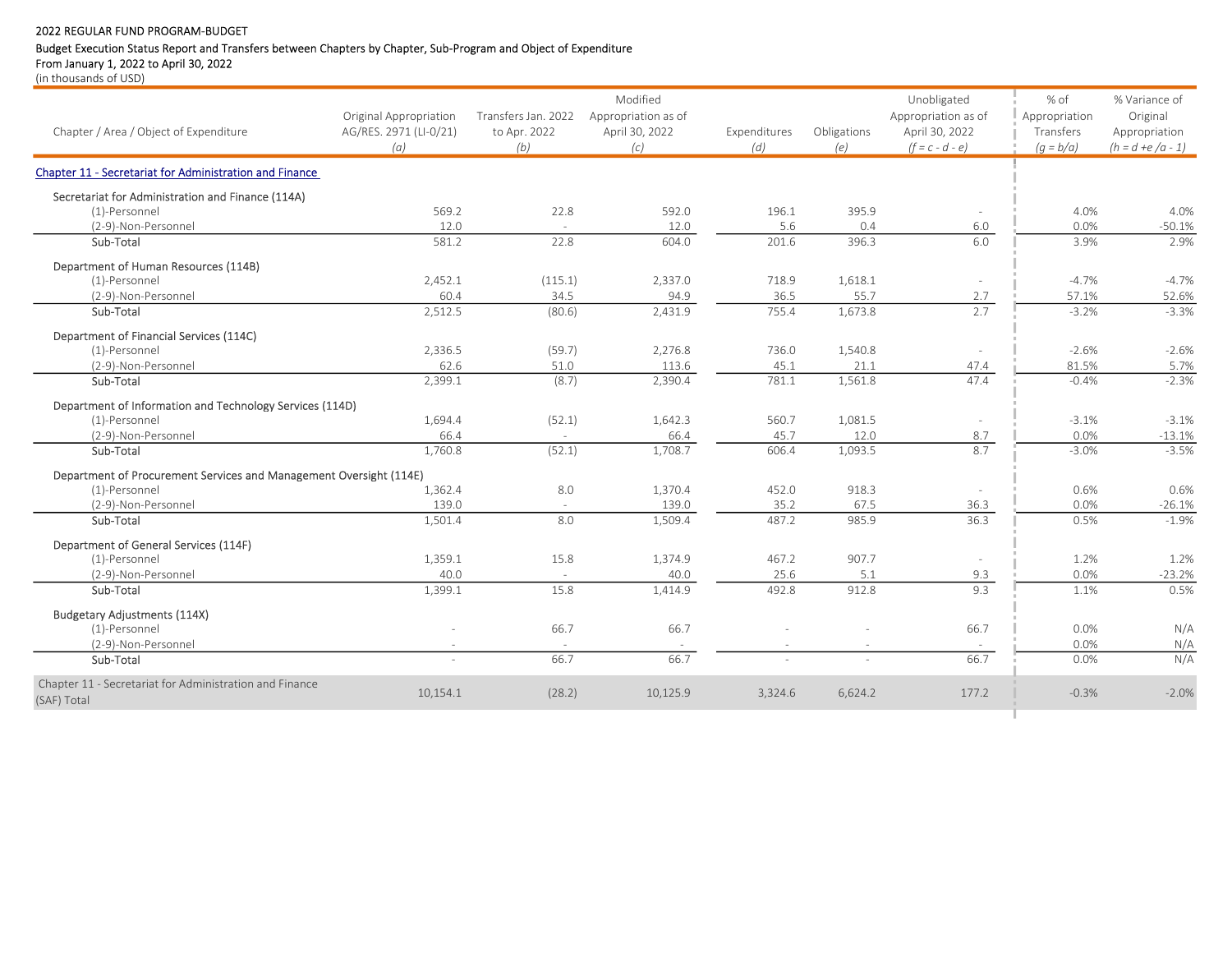# Budget Execution Status Report and Transfers between Chapters by Chapter, Sub-Program and Object of Expenditure

From January 1, 2022 to April 30, 2022 (in thousands of USD)

| Chapter / Area / Object of Expenditure                                                      | Original Appropriation<br>AG/RES. 2971 (LI-0/21)<br>(a) | to Apr. 2022<br>(b) | Modified<br>Transfers Jan. 2022 Appropriation as of<br>April 30, 2022<br>(c) | Expenditures<br>(d) | Obligations<br>(e) | Unobligated<br>Appropriation as of<br>April 30, 2022<br>$(f = c - d - e)$ | $%$ of<br>Appropriation<br>Transfers<br>$(q = b/a)$ | % Variance of<br>Original<br>Appropriation<br>$(h = d + e/a - 1)$ |
|---------------------------------------------------------------------------------------------|---------------------------------------------------------|---------------------|------------------------------------------------------------------------------|---------------------|--------------------|---------------------------------------------------------------------------|-----------------------------------------------------|-------------------------------------------------------------------|
| <b>Chapter 12 - Basic Infrastructure and Common Costs</b>                                   |                                                         |                     |                                                                              |                     |                    |                                                                           |                                                     |                                                                   |
| OAS Technology Services and Network Infrastructure (124A)<br>(2-9)-Non-Personnel            | 1,203.5                                                 |                     | 1,203.5                                                                      | 560.2               | 543.7              | 99.7                                                                      | 0.0%                                                | $-8.3%$                                                           |
| Sub-Total                                                                                   | 1.203.5                                                 |                     | 1,203.5                                                                      | 560.2               | 543.7              | 99.7                                                                      | 0.0%                                                | $-8.3%$                                                           |
| Office Equipment and Supplies (124B)<br>(2-9)-Non-Personnel                                 | 24.9                                                    |                     | 24.9                                                                         | 13.8                | 0.1                | 11.0                                                                      | 0.0%                                                | $-44.1%$                                                          |
| Sub-Total                                                                                   | 24.9                                                    |                     | 24.9                                                                         | 13.8                | 0.1                | 11.0                                                                      | 0.0%                                                | $-44.1%$                                                          |
| OAS Maintenance of Internal Management Control Systems (124C)                               |                                                         |                     |                                                                              |                     |                    |                                                                           |                                                     |                                                                   |
| (2-9)-Non-Personnel                                                                         | 306.1                                                   |                     | 306.1                                                                        | 113.6               | 114.0              | 78.5                                                                      | 0.0%                                                | $-25.7%$                                                          |
| Sub-Total                                                                                   | 306.1                                                   |                     | 306.1                                                                        | 113.6               | 114.0              | 78.5                                                                      | 0.0%                                                | $-25.7%$                                                          |
| Building Management and Maintenance (124D)                                                  |                                                         |                     |                                                                              |                     |                    |                                                                           |                                                     |                                                                   |
| (1)-Personnel                                                                               | 89.6                                                    | 0.6                 | 90.2                                                                         | 30.5                | 59.6               |                                                                           | 0.6%                                                | 0.6%                                                              |
| (2-9)-Non-Personnel<br>Sub-Total                                                            | 864.1<br>953.7                                          | 0.6                 | 864.1<br>954.2                                                               | 228.8<br>259.3      | 262.6<br>322.3     | 372.7<br>372.7                                                            | 0.0%<br>0.1%                                        | $-43.1%$<br>$-39.0%$                                              |
|                                                                                             |                                                         |                     |                                                                              |                     |                    |                                                                           |                                                     |                                                                   |
| General Insurance (124E)<br>(2-9)-Non-Personnel                                             | 367.4                                                   |                     | 367.4                                                                        | 341.3               | 0.1                | 26.0                                                                      | 0.0%                                                | $-7.1%$                                                           |
| Sub-Total                                                                                   | 367.4                                                   |                     | 367.4                                                                        | 341.3               | 0.1                | 26.0                                                                      | 0.0%                                                | $-7.1%$                                                           |
|                                                                                             |                                                         |                     |                                                                              |                     |                    |                                                                           |                                                     |                                                                   |
| Post Audits (124F)<br>(2-9)-Non-Personnel                                                   | 35.9                                                    |                     | 35.9                                                                         |                     | 2.2                | 33.7                                                                      | 0.0%                                                | $-93.9%$                                                          |
| Sub-Total                                                                                   | 35.9                                                    |                     | 35.9                                                                         |                     | 2.2                | 33.7                                                                      | 0.0%                                                | $-93.9%$                                                          |
| Recruitment and Transfers (124G)                                                            |                                                         |                     |                                                                              |                     |                    |                                                                           |                                                     |                                                                   |
| (2-9)-Non-Personnel                                                                         | 177.9                                                   |                     | 177.9                                                                        | 10.4                | 9.8                | 157.8                                                                     | 0.0%                                                | $-88.7%$                                                          |
| Sub-Total                                                                                   | 177.9                                                   |                     | 177.9                                                                        | 10.4                | 9.8                | 157.8                                                                     | 0.0%                                                | $-88.7%$                                                          |
| Terminations and Repatriations (124H)                                                       |                                                         |                     |                                                                              |                     |                    |                                                                           |                                                     |                                                                   |
| (2-9)-Non-Personnel                                                                         | 555.5                                                   |                     | 555.5                                                                        | 179.5               | 26.0               | 350.0                                                                     | 0.0%                                                | $-63.0%$                                                          |
| Sub-Total                                                                                   | 555.5                                                   |                     | 555.5                                                                        | 179.5               | 26.0               | 350.0                                                                     | 0.0%                                                | $-63.0%$                                                          |
| Home Leave (124I)                                                                           |                                                         |                     |                                                                              |                     |                    |                                                                           |                                                     |                                                                   |
| (2-9)-Non-Personnel                                                                         | 228.5                                                   |                     | 228.5                                                                        | 16.2                | 5.7                | 206.6                                                                     | 0.0%                                                | $-90.4%$                                                          |
| Sub-Total                                                                                   | 228.5                                                   |                     | 228.5                                                                        | 16.2                | 5.7                | 206.6                                                                     | 0.0%                                                | $-90.4%$                                                          |
| Education and Language Allowance, Medical Examinations (124J)                               |                                                         |                     |                                                                              |                     |                    |                                                                           |                                                     |                                                                   |
| (2-9)-Non-Personnel                                                                         | 42.5                                                    |                     | 42.5                                                                         | 3.2                 |                    | 39.4                                                                      | 0.0%                                                | $-92.6%$                                                          |
| Sub-Total                                                                                   | 42.5                                                    |                     | 42.5                                                                         | 3.2                 |                    | 39.4                                                                      | 0.0%                                                | $-92.6%$                                                          |
| Pensions for Retired Executives, and Health and Life Insurance for Retired Employees (124K) |                                                         |                     |                                                                              |                     |                    |                                                                           |                                                     |                                                                   |
| (2-9)-Non-Personnel                                                                         | 3,788.8                                                 |                     | 3,788.8                                                                      | 1,103.5             | 2,349.4            | 335.9                                                                     | 0.0%                                                | $-8.9%$                                                           |
| Sub-Total                                                                                   | 3,788.8                                                 |                     | 3.788.8                                                                      | 1.103.5             | 2.349.4            | 335.9                                                                     | 0.0%                                                | $-8.9%$                                                           |
| Human Resources Development (124L)                                                          |                                                         |                     |                                                                              |                     |                    |                                                                           |                                                     |                                                                   |
| (1)-Personnel                                                                               |                                                         |                     |                                                                              |                     |                    |                                                                           | 0.0%                                                | N/A                                                               |
| (2-9)-Non-Personnel                                                                         | 46.8                                                    |                     | 46.8                                                                         |                     |                    | 46.8                                                                      | 0.0%                                                | $-100.0%$                                                         |
| Sub-Total                                                                                   | 46.8                                                    |                     | 46.8                                                                         |                     |                    | 46.8                                                                      | 0.0%                                                | $-100.0%$                                                         |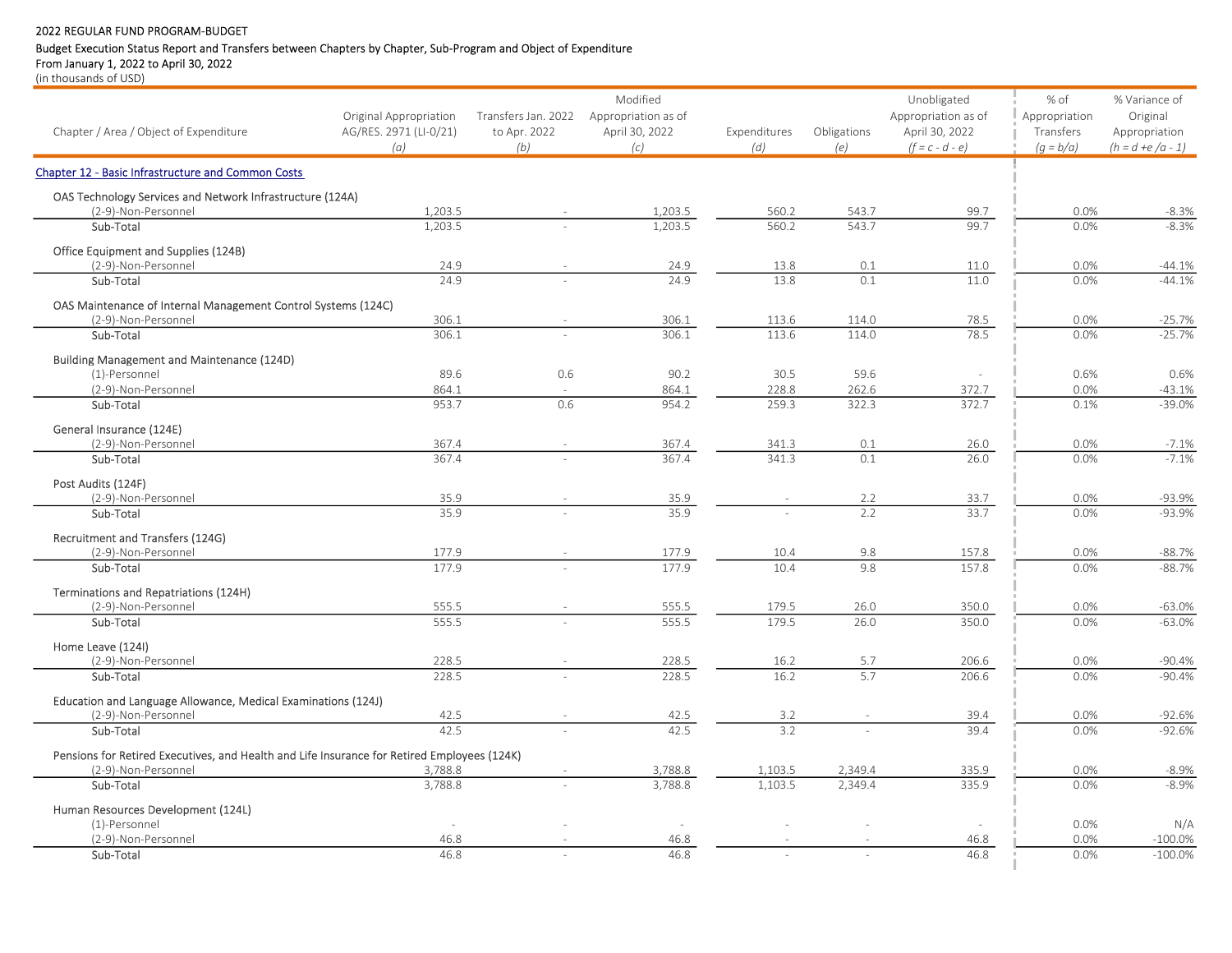# Budget Execution Status Report and Transfers between Chapters by Chapter, Sub-Program and Object of Expenditure

From January 1, 2022 to April 30, 2022

| Chapter / Area / Object of Expenditure                             | <b>Original Appropriation</b><br>AG/RES. 2971 (LI-0/21)<br>(a) | Transfers Jan. 2022<br>to Apr. 2022<br>(b) | Modified<br>Appropriation as of<br>April 30, 2022<br>(c) | Expenditures<br>(d) | Obligations<br>(e) | Unobligated<br>Appropriation as of<br>April 30, 2022<br>$(f = c - d - e)$ | % of<br>Appropriation<br>Transfers<br>$(g = b/a)$ | % Variance of<br>Original<br>Appropriation<br>$(h = d + e/a - 1)$ |
|--------------------------------------------------------------------|----------------------------------------------------------------|--------------------------------------------|----------------------------------------------------------|---------------------|--------------------|---------------------------------------------------------------------------|---------------------------------------------------|-------------------------------------------------------------------|
| Contribution to the Staff Association (124M)                       |                                                                |                                            |                                                          |                     |                    |                                                                           |                                                   |                                                                   |
| (2-9)-Non-Personnel<br>Sub-Total                                   | 4.6<br>4.6                                                     | (0.0)                                      | 4.6<br>4.6                                               | 4.6<br>4.6          |                    |                                                                           | $-0.2%$<br>$-0.2%$                                | $-0.2%$<br>$-0.2%$                                                |
|                                                                    |                                                                | (0.0)                                      |                                                          |                     |                    |                                                                           |                                                   |                                                                   |
| Contribution to AROAS (124N)                                       |                                                                |                                            |                                                          |                     |                    |                                                                           |                                                   |                                                                   |
| (2-9)-Non-Personnel                                                | 4.6                                                            | (0.0)                                      | 4.6                                                      | 4.6                 |                    |                                                                           | $-0.2%$                                           | $-0.2%$                                                           |
| Sub-Total                                                          | 4.6                                                            | (0.0)                                      | 4.6                                                      | 4.6                 |                    |                                                                           | $-0.2%$                                           | $-0.2%$                                                           |
| OAS CORE Licensing (124S)                                          |                                                                |                                            |                                                          |                     |                    |                                                                           |                                                   |                                                                   |
| (2-9)-Non-Personnel                                                | 149.4                                                          |                                            | 149.4                                                    |                     |                    | 149.4                                                                     | 0.0%                                              | $-100.0%$                                                         |
| Sub-Total                                                          | 149.4                                                          |                                            | 149.4                                                    |                     |                    | 149.4                                                                     | 0.0%                                              | $-100.0%$                                                         |
| Cleaning Services (124U)                                           |                                                                |                                            |                                                          |                     |                    |                                                                           |                                                   |                                                                   |
| (2-9)-Non-Personnel                                                | 919.7                                                          |                                            | 919.7                                                    | 98.4                | 717.6              | 103.7                                                                     | 0.0%                                              | $-11.3%$                                                          |
| Sub-Total                                                          | 919.7                                                          |                                            | 919.7                                                    | 98.4                | 717.6              | 103.7                                                                     | 0.0%                                              | $-11.3%$                                                          |
| Security Services (124V)                                           |                                                                |                                            |                                                          |                     |                    |                                                                           |                                                   |                                                                   |
| (2-9)-Non-Personnel                                                | 760.3                                                          |                                            | 760.3                                                    | 262.7               | 490.7              | 6.8                                                                       | 0.0%                                              | $-0.9%$                                                           |
| Sub-Total                                                          | 760.3                                                          |                                            | 760.3                                                    | 262.7               | 490.7              | 6.8                                                                       | 0.0%                                              | $-0.9%$                                                           |
| OAS Telecommunications Infrastructure Services (124Y)              |                                                                |                                            |                                                          |                     |                    |                                                                           |                                                   |                                                                   |
| (2-9)-Non-Personnel                                                | 255.9                                                          |                                            | 255.9                                                    | 46.9                | 78.0               | 131.0                                                                     | 0.0%                                              | $-51.2%$                                                          |
| Sub-Total                                                          | 255.9                                                          |                                            | 255.9                                                    | 46.9                | 78.0               | 131.0                                                                     | 0.0%                                              | $-51.2%$                                                          |
| Public Utilities (124Z)                                            |                                                                |                                            |                                                          |                     |                    |                                                                           |                                                   |                                                                   |
| (2-9)-Non-Personnel                                                | 763.2                                                          |                                            | 763.2                                                    | 118.8               | 103.4              | 540.9                                                                     | 0.0%                                              | $-70.9%$                                                          |
| Sub-Total                                                          | 763.2                                                          |                                            | 763.2                                                    | 118.8               | 103.4              | 540.9                                                                     | 0.0%                                              | $-70.9%$                                                          |
| <b>Budgetary Adjustments (124X)</b>                                |                                                                |                                            |                                                          |                     |                    |                                                                           |                                                   |                                                                   |
| (1)-Personnel                                                      |                                                                |                                            |                                                          |                     |                    |                                                                           | 0.0%                                              | N/A                                                               |
| (2-9)-Non-Personnel                                                |                                                                |                                            |                                                          |                     |                    |                                                                           | 0.0%                                              | N/A                                                               |
| Sub-Total                                                          |                                                                | $\sim$                                     |                                                          |                     | $\sim$             |                                                                           | 0.0%                                              | N/A                                                               |
| Chapter 12 - Basic Infrastructure and Common Costs<br>(BICC) Total | 10,589.2                                                       | 0.6                                        | 10,589.8                                                 | 3,136.8             | 4,763.1            | 2,689.9                                                                   | 0.0%                                              | $-25.4%$                                                          |